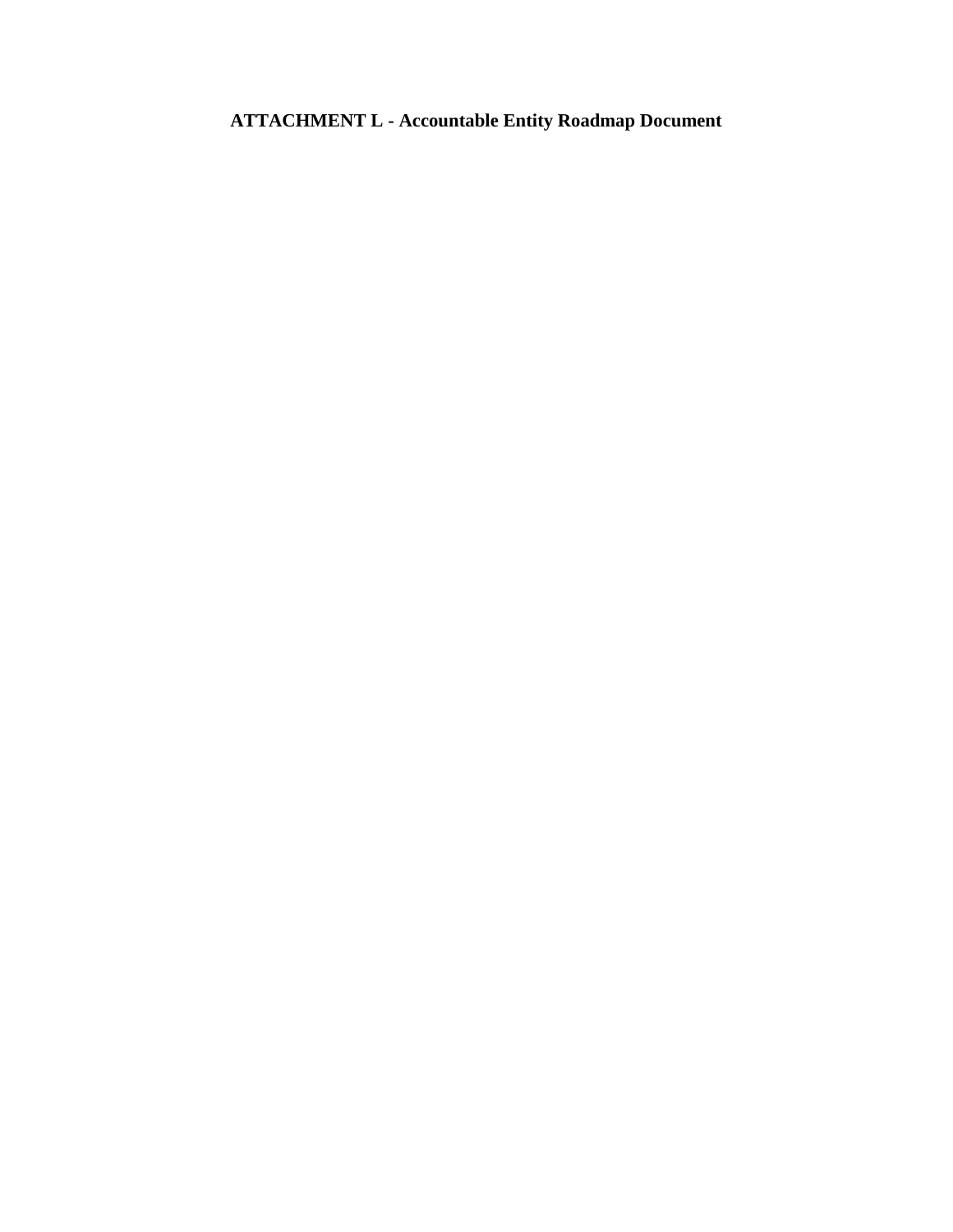#### **Table of Contents**

- **I. Roadmap Overview and Purpose**
- **II. Rhode Island's Vision, Goals and Objectives**
- **III. Our Approach**
- **IV. AE Program Structure**
- **V. AE Certification Requirements**
- **VI. Alternative Payment Methodologies**
- **VII. Medicaid Infrastructure Incentive Program (MIIP)**
- **VIII. Program Monitoring, Reporting, & Evaluation Plan**

**Appendix A: Stakeholder Meetings and Feedback**

**Appendix B: Roadmap Required Components**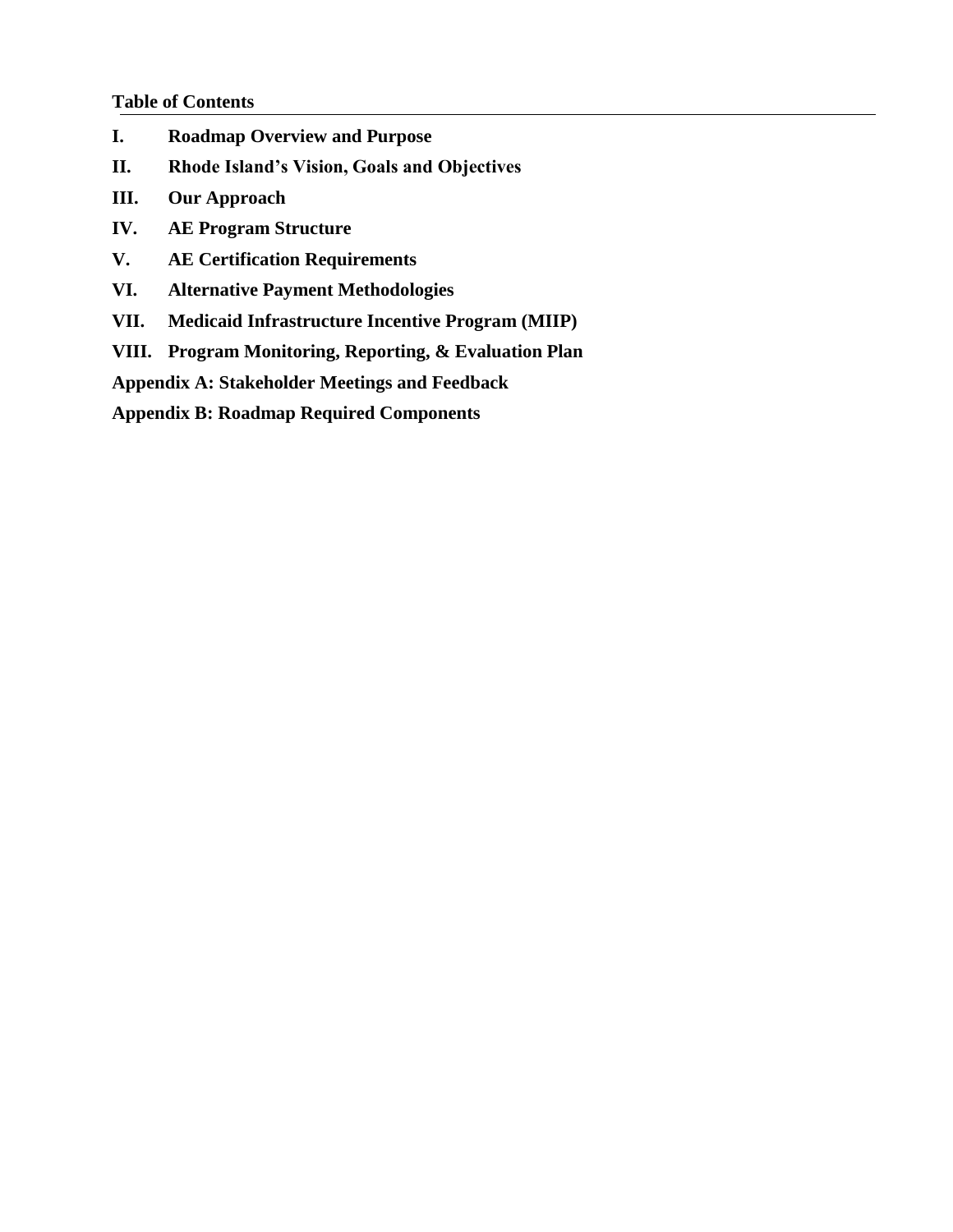## **I. Roadmap Overview and Purpose**

This Accountable Entity (AE) Roadmap is being submitted by the Rhode Island Executive Office of Health and Human Services (RI EOHHS), as the single state Medicaid agency in Rhode Island, to CMS in accordance with Special Term and Condition (STC) 44 of Rhode Island's 1115 Medicaid Demonstration Waiver.

The purpose of this document is to:

- Document the State's vision, goals and objectives under the Waiver.
- Detail the State's intended path toward achieving the transformation to an accountable, comprehensive, integrated cross-provider health care delivery system for Medicaid enrollees, and detail the intended outcomes of that transformed delivery system.
- Provide an update to the State's previously submitted and approved Roadmap, as is required annually under STC 44.

The Accountable Entity Roadmap is a conceptualized living document that is updated annually to ensure that best practices and lessons that are learned throughout implementation can be leveraged and incorporated into the State's overall vision of delivery system reform. This Roadmap is not a blueprint; but rather an attempt to demonstrate the State's ambitions for delivery system reform and to outline what the State and its stakeholders consider the payment reforms required for a high quality and a financially sustainable Medicaid delivery system.

This roadmap has been developed with input from participating MCOs, Accountable Entities and stakeholders. A stakeholder process was conducted through the summer of 2019 to inform the amendments made to this document. Stakeholders included twenty-six organizations representing providers, insurers, and advocates. A full list of participating stakeholders can be found in **Appendix A**.

A detailed list of the required Roadmap elements, and the location of each element in this document, is provided in **Appendix B**.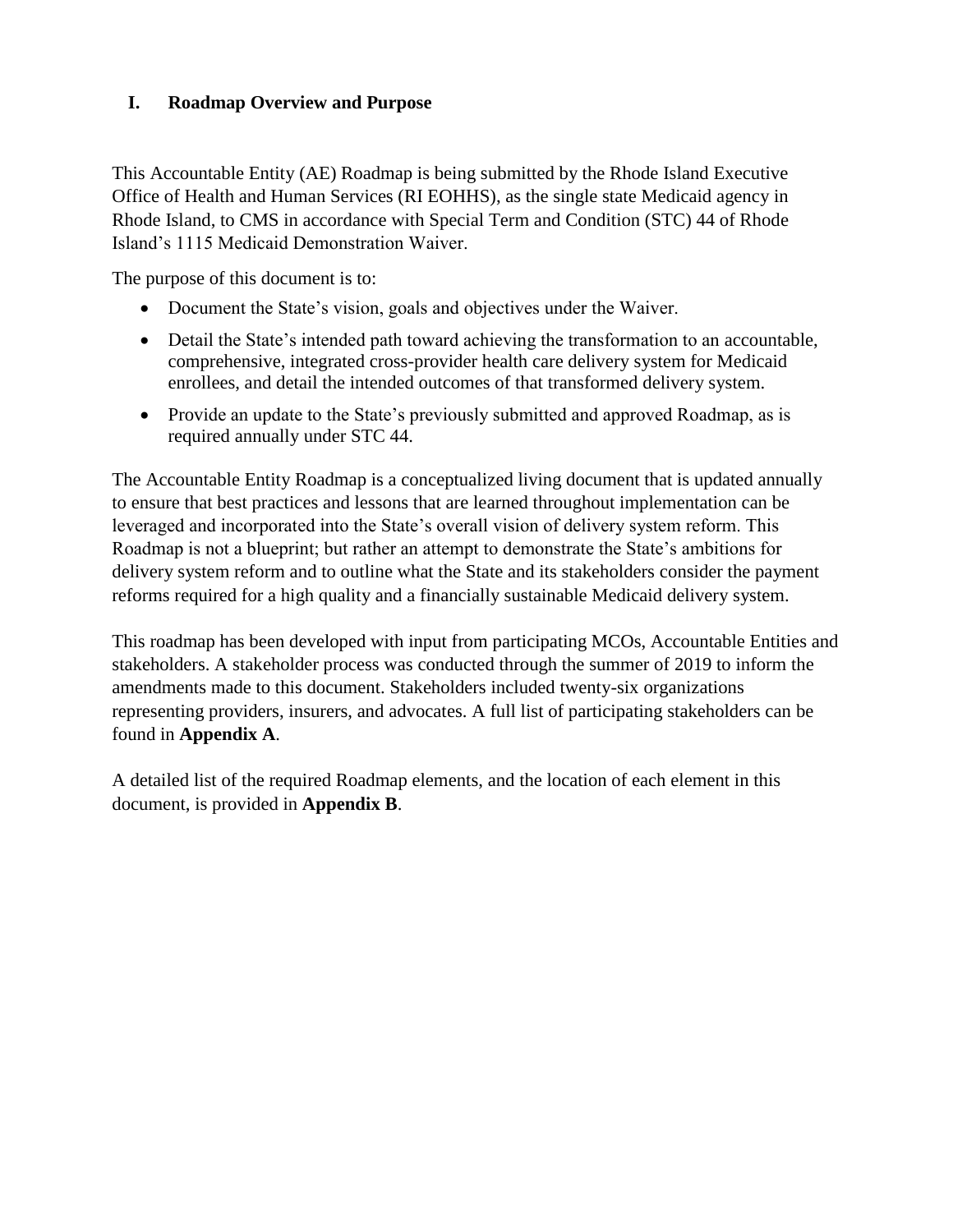### **II. Rhode Island's Vision, Goals and Objectives**

Rhode Island's Medicaid program is an essential part of the fabric of Rhode Island's health care system serving one out of four Rhode Islanders. The program has achieved national recognition for the quality of services provided, with Medicaid MCOs that are consistently ranked in the top ten in national NCQA rankings for Medicaid MCOs. However, there are important limitations to our current system of care – recognized here in Rhode Island and nationally:

- It is generally fee based rather than value based,
- It does not generally focus on accountability for health outcomes,
- There is limited emphasis on a Population Health approach, and
- There is an opportunity to better meet the needs of those with complex health needs and exacerbating social determinants.

As such, Rhode Island's current system of care focuses predominantly on medical care of individual conditions – as is encouraged and reinforced by our fee for service (FFS) payment model. As a result of this model, care is often siloed and/or fragmented, with high hospital readmissions and missed opportunities for intervention. Although individual providers are performing well**,** no single provider "owns" service integration or is accountable for the overall patient. These issues are particularly problematic when serving the most complex Medicaid populations - the six percent of Medicaid users who account for almost two thirds (65%) of Medicaid claims expenditure. Specifically**,** populations receiving institutional and residential services and populations with co-occurring physical and behavioral health care needs.

Effective transformations must build partnerships across payment, delivery and social support systems, and must align financial incentives, in order to meet the real life needs of individuals and their families.

### **In the spring of 2019, EOHHS embarked upon a strategic planning process to establish a set of strategic goals to govern both the Managed Care Program and the AE Program.**<sup>1</sup>

#### **The Managed Care Program's strategic goals are:**

 $\overline{\phantom{a}}$ 

- 1. Maintain historical program strengths focused on health outcomes, cost containment, and the satisfaction of the Rhode Islanders served
- 2. Improve engagement in and satisfaction with care received among Rhode Islanders on Medicaid, particularly for those with complex healthcare needs
- 3. Implement value-based payment models that create incentive structures to orient the system to better respond to individual's comprehensive needs and reward models of accountable care delivery that demonstrate improved health outcomes and cost containment

<sup>1</sup> These strategic goals were presented at an EOHHS AE Advisory Committee meeting on June 19, 2019; refinements to the AE Program strategic goals were presented at an EOHHS AE Advisory Committee meeting on August 7, 2019; these goals are currently being refined based on feedback, and are not yet final.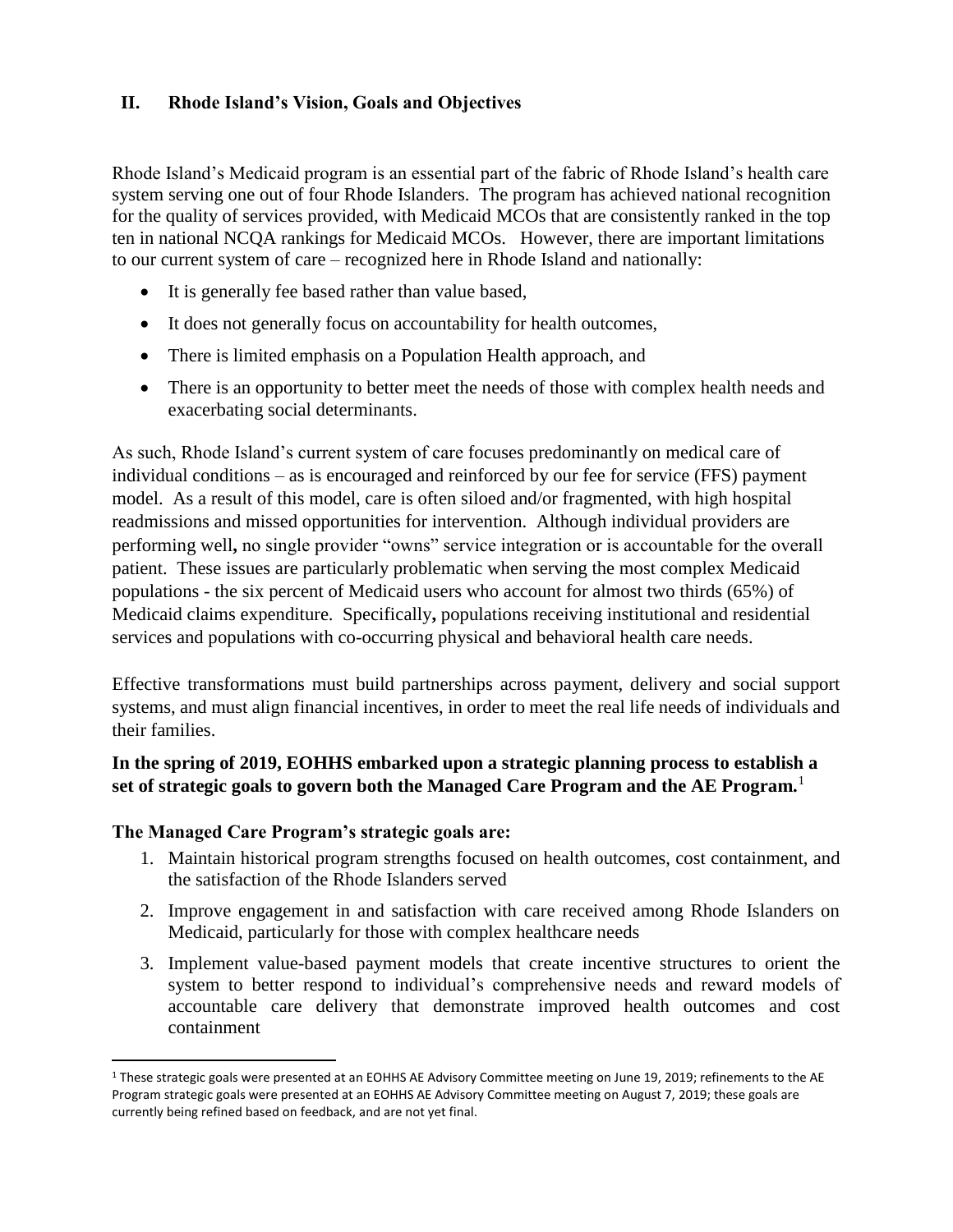- 4. Improve health outcomes for Rhode Islanders on Medicaid by orienting the health care delivery system to:
	- a. Better integrate medical and behavioral health care in a way that is particularly supportive of those with complex or chronic care needs
	- b. Respond to upstream determinants of health to address individual's health related social needs and consider community factors that impact population health, with an emphasis on housing and homelessness
	- c. Meet unique needs of elderly and members with disabilities and those in need of long-term services and supports (LTSS) in a way that prioritizes choice and empowers individuals to remain in the community
	- d. Support optimal health, development, and well-being of Medicaid covered children, with a particular focus on the prevention of child maltreatment
- 5. Achieve the specific strategic goals of the Health System Transformation Project that is focused on the establishment and implementation of the AE Program:
	- a. Transition the Medicaid payment system away from fee-for-service to alternative payment models
	- b. Drive delivery system accountability to improve quality, member satisfaction and health outcomes, while reducing total cost of care
	- c. Develop targeted provider partnerships that apply emerging data capabilities to refine and enhance care management, pathways, coordination, and timely responsiveness to emergent needs
	- d. Improve health equity and address Social Determinants of Health (SDOH) and Behavioral Health (BH) by building on a strong primary care foundation to develop interdisciplinary care capacity that extends beyond traditional health care providers
	- e. Enable vulnerable populations to live successfully in the community

As a result of this transformation of the Rhode Island Medicaid program, RI anticipates achieving: improvements in the balance of long-term care utilization and expenditures, away from institutional and into community-based care; decreases in readmission rates, preventable hospitalizations and preventable ED visits; and increases in the coordination of primary and behavioral health services.

#### **This document is the Roadmap to achieve the vision, goals and objectives described here.**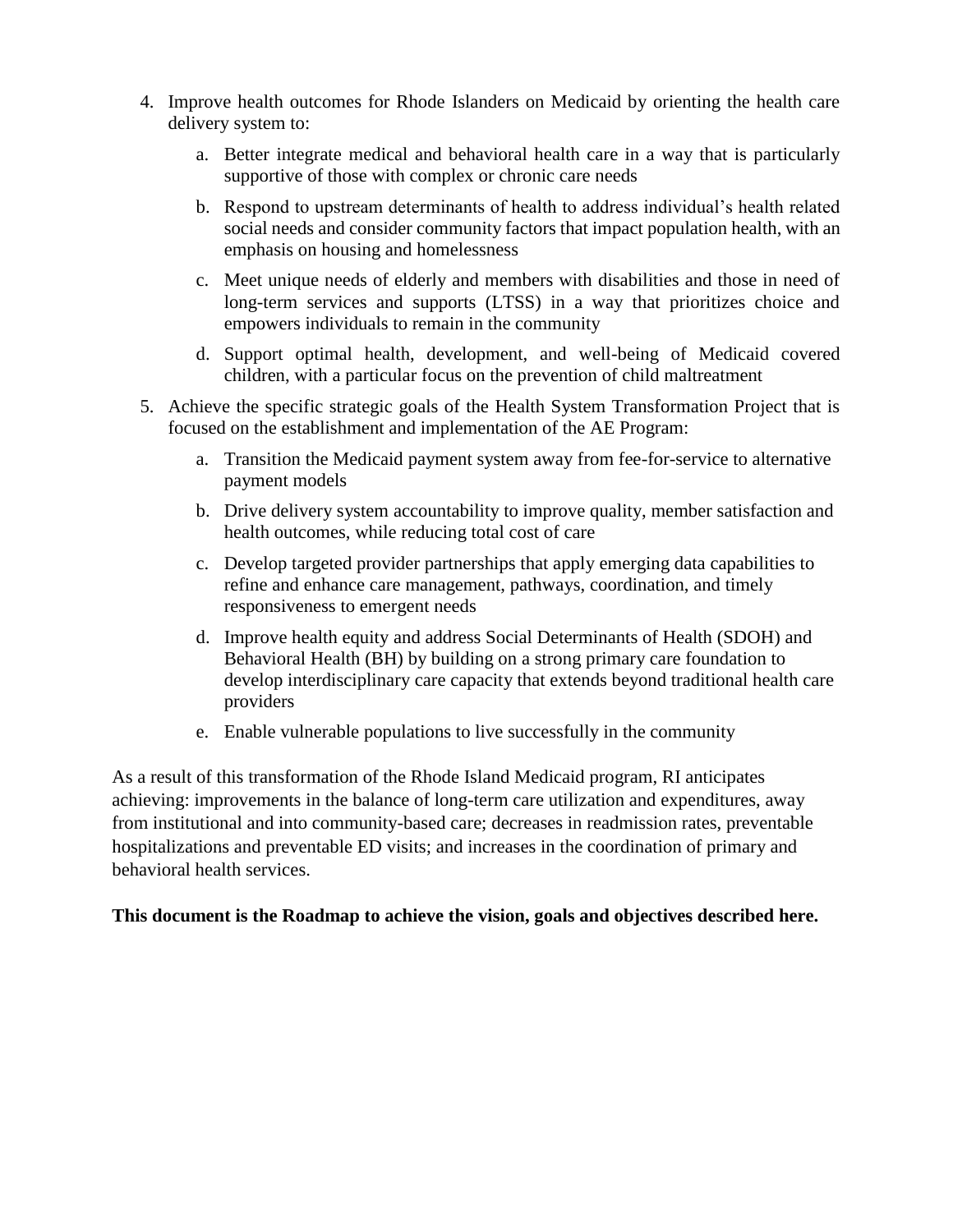### **III. Our Approach**

The Accountable Entity program is being developed within, and in partnership with, Rhode Island's existing managed care model, enhancing the capacity of MCOs to serve high-risk populations by increasing delivery system integration and improving information exchange/clinical integration across the continuum.

### **EOHHS envisions two specific AE programs:**

#### **Phase 1: Comprehensive AE Program**

EOHHS views the development of Comprehensive AEs as the core objective of its Health System Transformation. The Comprehensive AE is an interdisciplinary partnership of providers with a strong foundation in primary care and inclusive of other services, most notably behavioral health and social support services. AEs are accountable for the coordination of care for attributed populations and must adopt a defined population health approach.

After the completion of a two-year pilot program, the Comprehensive AE Program launched July 1, 2018. EOHHS has certified six Comprehensive AEs for participation in the program. Five AEs contracted with MCOs and entered into Total Cost of Care and AE Incentive Program arrangements for Program Year 1.

#### **Phase 2: Specialized AE Program**

For Program Years 1 and 2, the AE Program specifically excluded dual eligible populations. However, EOHHS is committed to including the dual eligible population in the AE program in order to encourage and enable LTSS eligible and aging populations to live successfully in their communities. This population requires a "Specialized" approach that acknowledges the unique challenges in program design for APM design. These include:

- multiple payers (Medicare, Medicaid)
- small populations subject to highly volatile cost experience
- highly fragmented delivery systems

 $\overline{\phantom{a}}$ 

**This Specialized AE program must be built within a specified payment system.** As such, in 2018, this Specialized AE design effort was placed on hold as the state considered, and began design efforts toward an overall, longer term dual eligible payment system model.<sup>2</sup> Once this process is complete, EOHHS shall implement a Specialized AE program within the overarching dual-eligibles payment system.

<sup>&</sup>lt;sup>2</sup> Note that the authority for the current Medicare-Medicaid Plan (or MMP) as implemented via Neighborhood's Integrity Program, comes to an end in December 2020. The state must decide whether to retain this payment arrangement, modify the arrangement, or implement an alternative payment model. Options under consideration for this overarching payment model include a Modified MMP program, an Aligned DSNP model, and an ASO-based model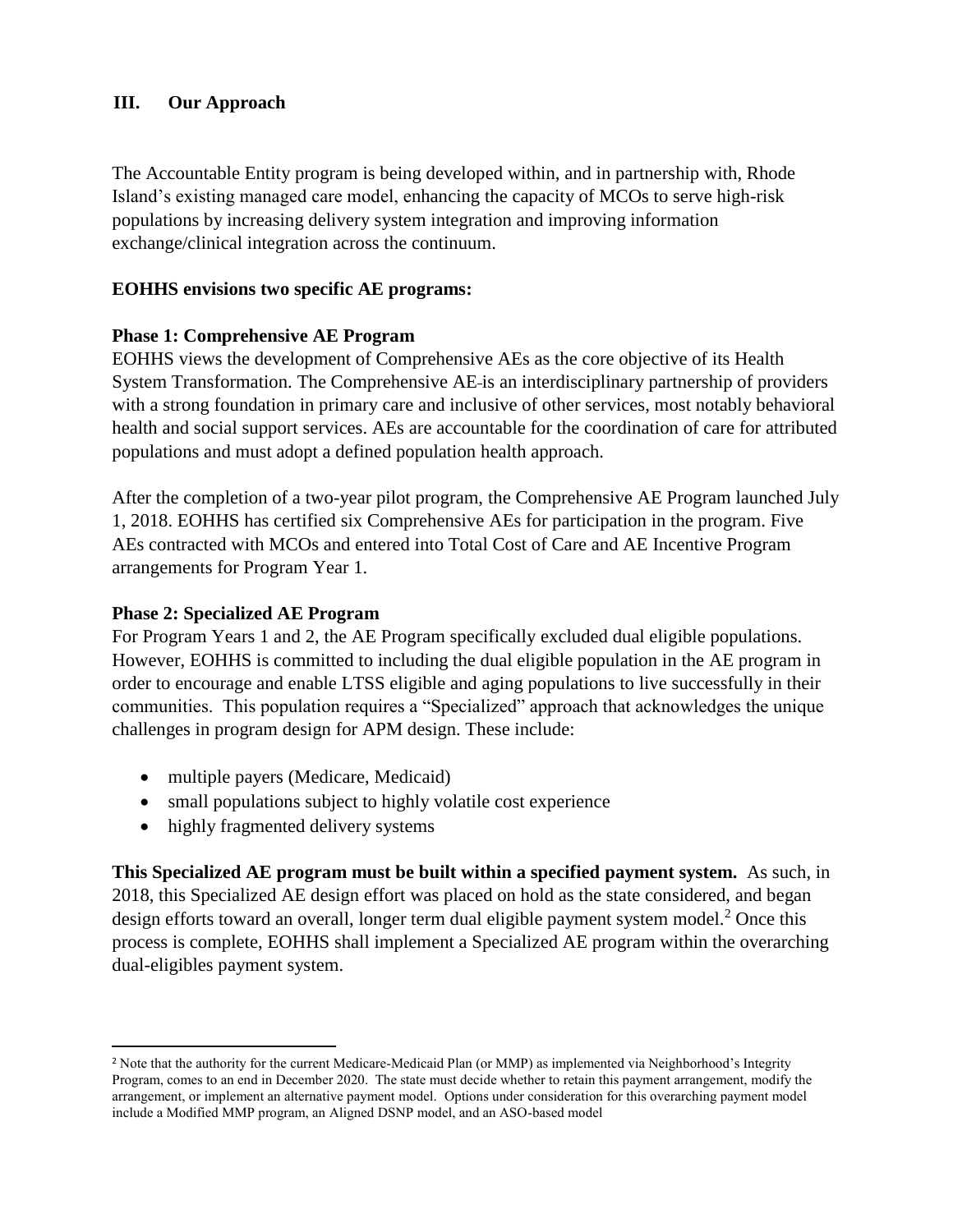**The design of this Specialized AE program shall be actively informed by a robust stakeholder engagement process.** This process is already underway; as part of the broader stakeholder engagement process surrounding the HSTP program, EOHHS contracted with Day Health Strategies seeking feedback from stakeholders regarding the strategic goals for the Specialized AE program and the dual eligible population. EOHHS anticipates significant additional stakeholder input throughout the design of both the overarching dual eligible payment system and the specific Specialized AE program structure.

## **EOHHS shall develop and implement this new Specialized AE program in PY3,** with

components that leverage existing payment models. Once the new payment model is in place, the full program implementation will begin, likely in Program Year 5.

| <b>Phase</b>    | <b>Timeline</b> | <b>Key Elements</b>                                                        |  |  |  |
|-----------------|-----------------|----------------------------------------------------------------------------|--|--|--|
| <b>Phase 1</b>  | PY <sub>2</sub> | Plan, design new overarching payment system for dual eligible<br>$\bullet$ |  |  |  |
| Planning and    | July            | population                                                                 |  |  |  |
| Design          | 2019-           | Stakeholder engagement, partner discussions<br>$\bullet$                   |  |  |  |
|                 | June            | Design targeted Specialized AE program within the new<br>$\bullet$         |  |  |  |
|                 | 2020            | payment system                                                             |  |  |  |
| <b>Phase 2</b>  | PY 3/4          | Develop critical supporting systems and operational capacities to          |  |  |  |
| Specialized AE  | July            | support the targeted population and the dual eligible AE program.          |  |  |  |
| Infrastructure  | 2020-           | Pilot key elements of new AE program within existing, interim              |  |  |  |
| $Development +$ | June            | models.                                                                    |  |  |  |
| Pilot           | 2022            |                                                                            |  |  |  |
| Implementation  |                 |                                                                            |  |  |  |
|                 |                 | <b>New Overarching Payment Model Implemented</b>                           |  |  |  |
|                 |                 | Jan 2021: Interim Model                                                    |  |  |  |
|                 |                 | Jan 2022: Transition to New Dual Eligibles Payment Model                   |  |  |  |
| Phase 3         | PY <sub>5</sub> | Implement AE program within the new payment model to support               |  |  |  |
| Specialized AE  | July            | dual eligible population.                                                  |  |  |  |
| program         | 2022            |                                                                            |  |  |  |
| implementation  | $^{+}$          |                                                                            |  |  |  |
|                 | ongoing         |                                                                            |  |  |  |

**Specialized AE Program Design Timeline**

**EOHHS is committed to supporting the AE Program through the Medicaid Infrastructure Incentive Program (MIIP).** Beginning in late 2015, EOHHS began pursuing Medicaid waiver financing to provide support for AEs by creating a pool of funds primarily focused on assisting in the development and implementation of the infrastructure needed to support Accountable Entities. RI submitted an application for such funding in early 2016 as an amendment to RI's current Global Medicaid 1115 Waiver. In October 2016, the Centers for Medicare & Medicaid Services (CMS) approved this waiver amendment, bringing \$129.8 million in Federal Financial Participation (FFP) to RI from November 2016 through December 2020.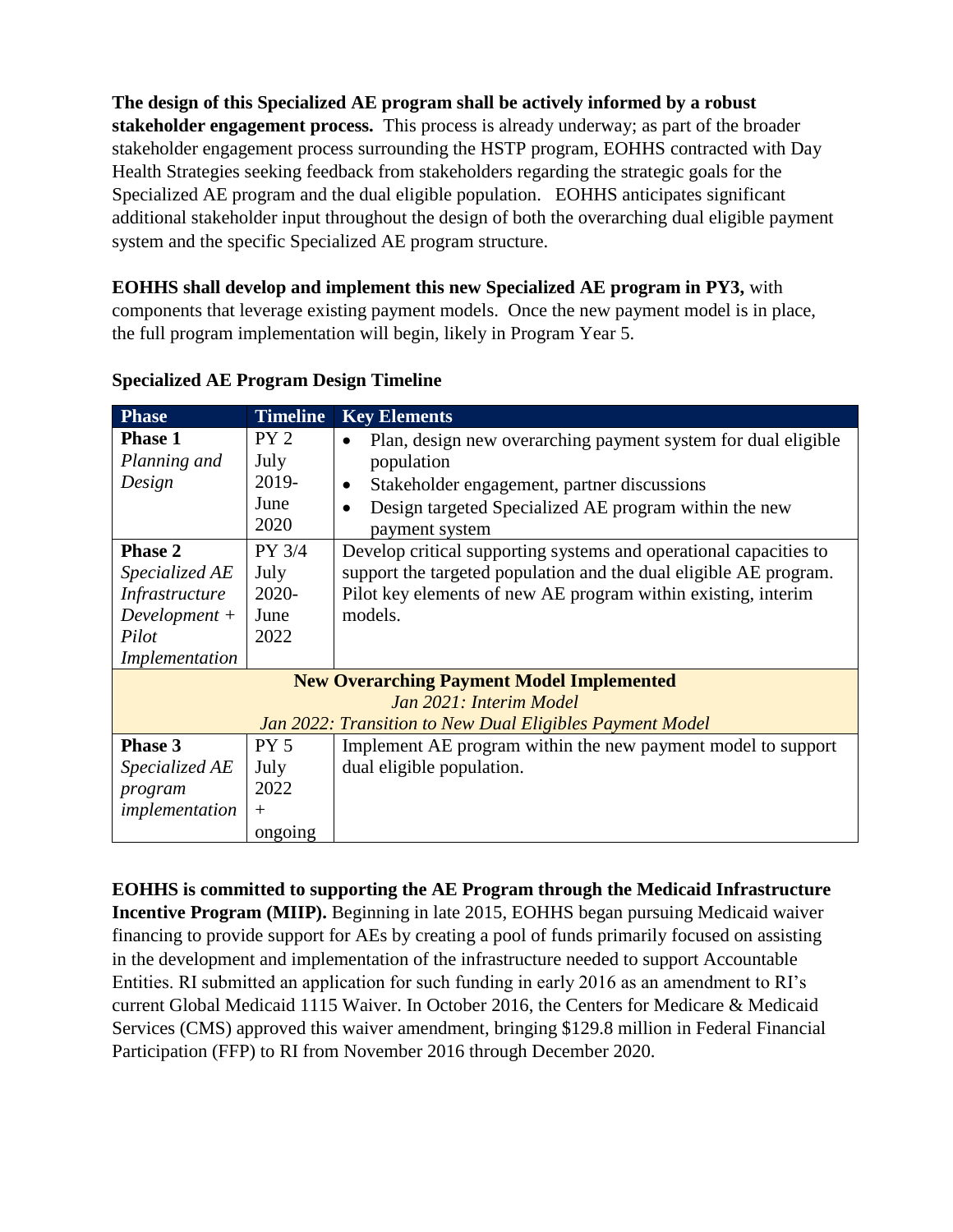**The overall timeline for this project is depicted below:**

| <b>Calendar Year</b>               | 2016                                     |               | 2017 |               | 2018 |             |     | 2019        | 2020            |             | 2021 |             | 2022 |                 | 2023 |             |  |
|------------------------------------|------------------------------------------|---------------|------|---------------|------|-------------|-----|-------------|-----------------|-------------|------|-------------|------|-----------------|------|-------------|--|
| <b>State Fiscal</b><br><b>Year</b> |                                          | <b>FY17</b>   |      | <b>FY18</b>   |      | <b>FY19</b> |     | <b>FY20</b> |                 | <b>FY21</b> |      | <b>FY22</b> |      | <b>FY23</b>     |      | <b>FY24</b> |  |
| 1115 Waiver                        | Previous Waiver<br><b>Current Waiver</b> |               |      |               |      |             |     |             |                 |             |      |             |      |                 |      |             |  |
| <b>DSHP</b><br><b>Program Year</b> | PY <sub>1</sub>                          |               | PY2  |               | PY3  |             | PY4 |             | PY <sub>5</sub> |             |      |             |      |                 |      |             |  |
| <b>HSTP</b><br><b>Program Year</b> |                                          | AE<br>Pilot 1 |      | AE<br>Pilot 2 |      | PY1         |     | PY2         |                 | PY3         |      | PY4         |      | PY <sub>5</sub> |      |             |  |

Beyond this Roadmap, **four core requirements documents govern this program**, specifying requirements for EOHHS, MCOs and participating AEs:

| <b>Core Documents</b> | <b>Description</b>                                              |
|-----------------------|-----------------------------------------------------------------|
| 1. AE Application and | AE certification standards                                      |
| Certification         | Applicant evaluation and selection criteria                     |
| <b>Standards</b>      | Submission guidelines                                           |
| 2. APM Requirements   | Required components, specifications for each allowable APM      |
|                       | structure                                                       |
|                       | AE Quality Framework and Methodology                            |
|                       | Areas of required consistency, flexibility                      |
| 3. Attribution        | Required processes for AE attribution, hierarchy                |
| Requirements          |                                                                 |
| 4. Medicaid           | Specifications re: HSTP Project Plan, required incentive<br>٠   |
| Infrastructure        | funding allocation, priorities, allowable areas of expenditure, |
| Incentive Program     | performance milestones                                          |
| Requirements          |                                                                 |

The AE Requirements documents are updated and submitted to CMS on an annual basis. EOHHS seeks input on these core programmatic requirements as follows:

- EOHHS holds public input sessions and participant working sessions with key stakeholders and interested public participants
- Draft requirements documents are posted for public comment, and documents are revised in consideration of public comments before final submission to CMS
- On-going/ad-hoc Partner Meetings with MCOs and AEs are held to cover emerging topics.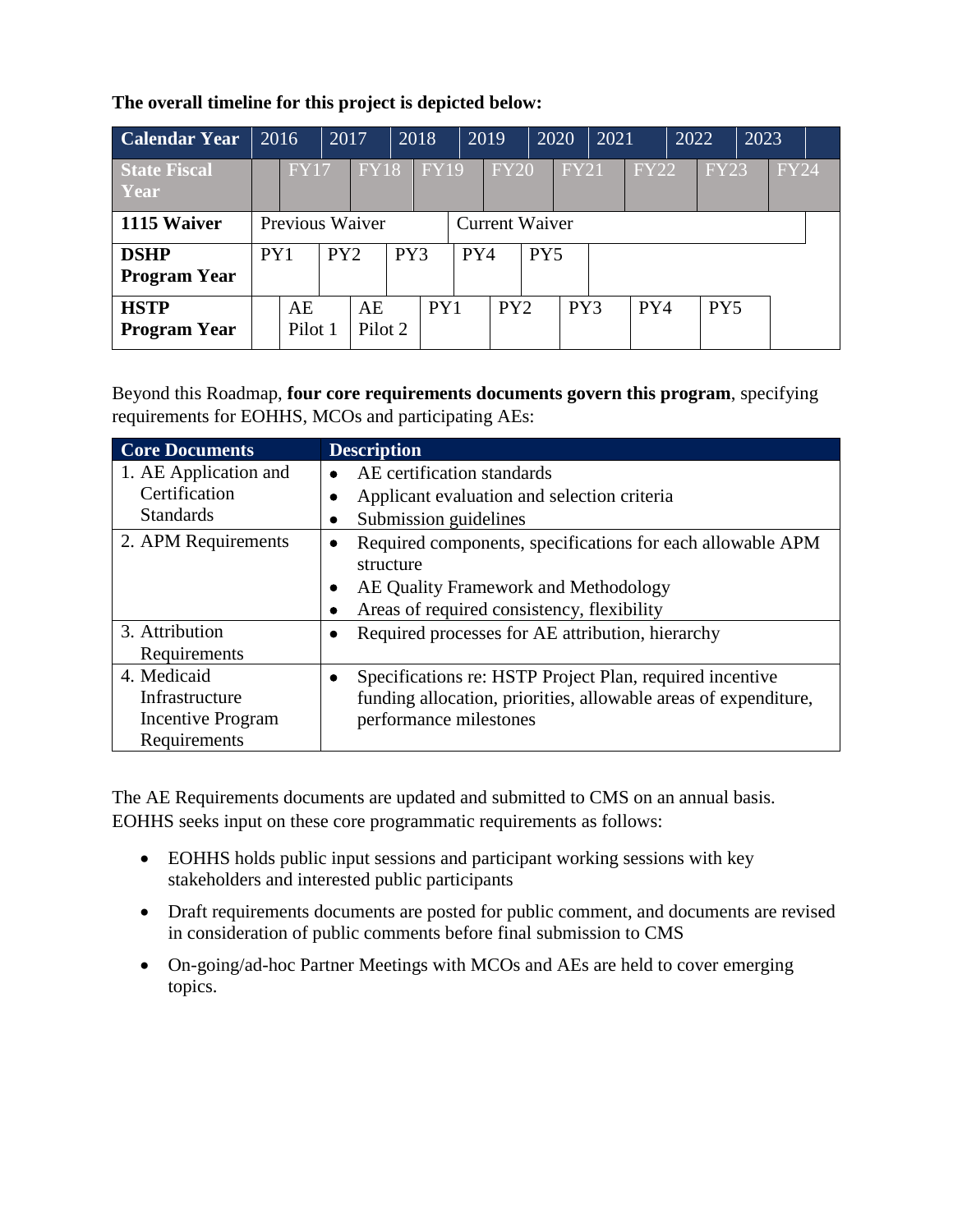## **IV. AE Program Structure**

The core of the AE program is a contractual relationship between the AE and Medicaid's Managed Care partners. EOHHS, with stakeholder input, has established requirements for Accountable Entity certification as well as Managed Care performance requirements for AE contracts. Certified AEs must enter into value based APM contracts in compliance with EOHHS requirements in order to participate in member attribution, shared savings/risk arrangements, and to be eligible to receive incentive-based infrastructure payments.

### *Core Pillars of EOHHS Accountable Entity Program*

- **1. EOHHS Certified Accountable Entities and Population Health (Section V)** The foundation of the EOHHS program is the certification of AEs responsible for the health of a population.
- **2. Progressive Movement toward EOHHS approved APMs (Section VI)**

Fundamental to EOHHS' initiative is progressive movement from volume-based to valuebased payment arrangements and to increased risk and responsibility for cost and quality of care. The program therefore requires certified AEs enter in to Alternative Payment Methodologies (APMs) with managed care partners in accordance with EOHHS defined requirements.

#### **3. Incentive Payments for EOHHS Certified AEs (Section VII)**

Incentive-based infrastructure funding is available to state certified AEs who have entered into qualifying APM contracts with managed care partners.

Note that these pillars were developed with an effort to balance the following key principles:



- **Evidence Based,** leveraging learnings from our pilot, other Medicaid ACOs and national Medicare/Commercial experience
- **Flexible enough to encourage innovation,** ACOs, and particularly Medicaid ACOs, are relatively new, and in many developmental areas clear evidence is not available
- **Robust enough to accomplish meaningful change**, and foster organizational commitments and true investments
- **Specific enough to ensure clarity and consistency**, recognizing that consistent guidelines provide clarity to participants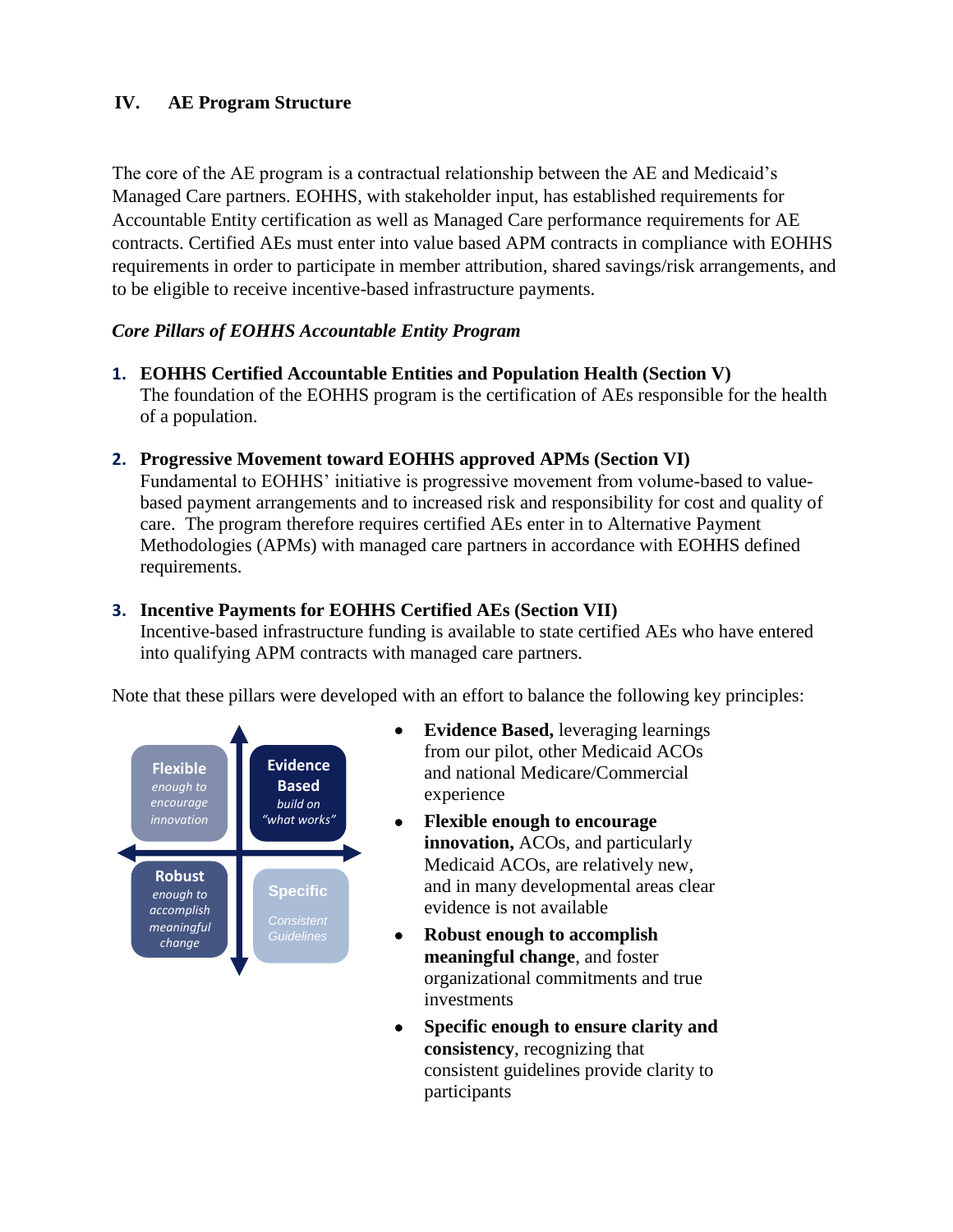The following sections describe each of the three pillars. Detailed specifications for the implementation of each pillar are articulated in EOHHS AE Program Requirements documents.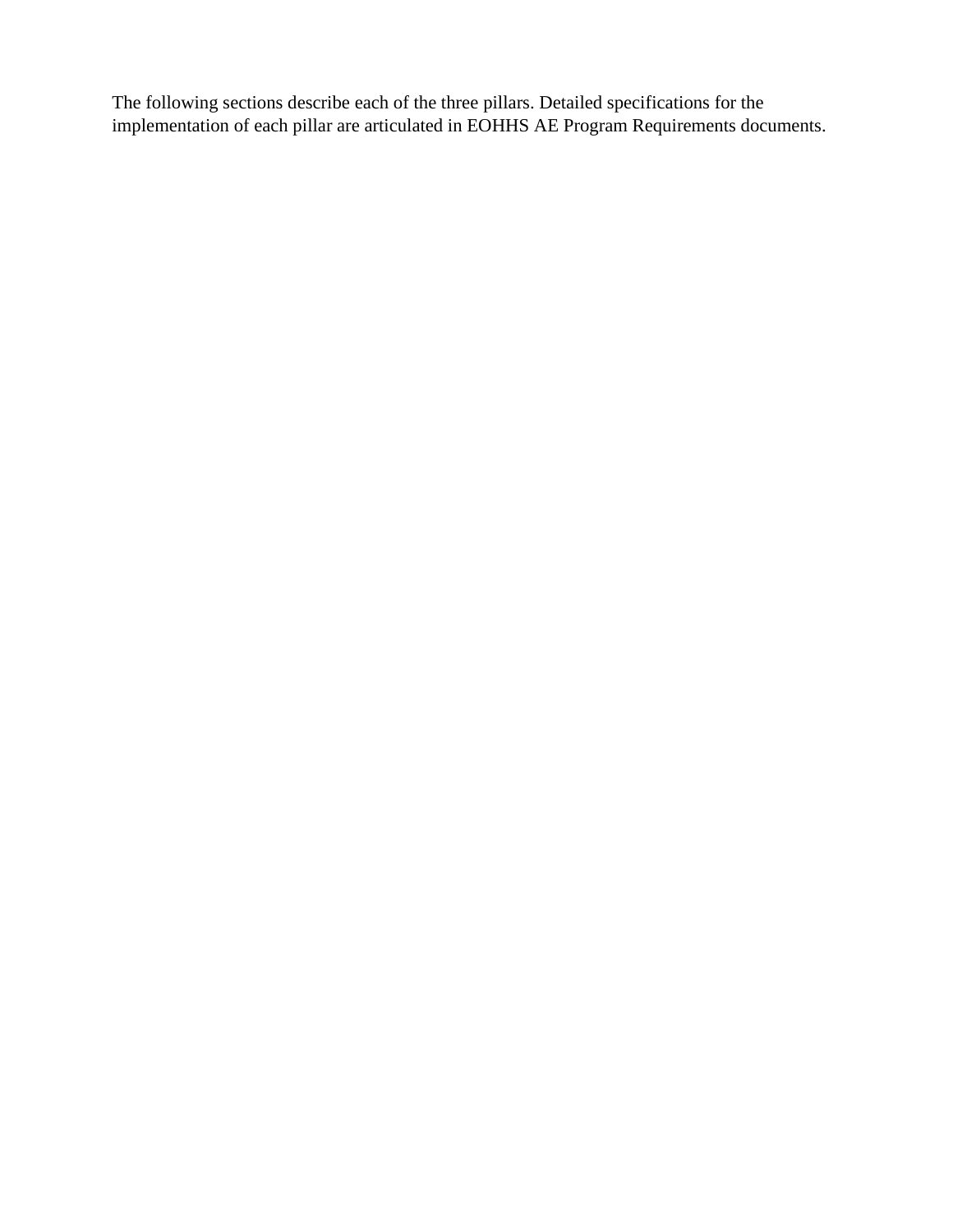## **V. AE Certification Requirements**

The *RI Medicaid Accountable Entity Program AE Certification Standards* articulate detailed requirements for AE certification. These standards were developed based on the following:

- Learnings from the AE Pilot program
- National/emerging lessons from other states implementing Medicaid ACOs
- EOHHS multi-year participation in a Medicaid ACO Learning Collaborative facilitated by the Center for Health Care Strategies (CHCS) and sponsored by the Commonwealth Foundation
- Lessons learned from the existing Medicare ACO programs
- Alignment with SIM and the ACO standards as developed by the Rhode Island Office of the Health Insurance Commissioner (OHIC)
- Feedback and comments from stakeholders on the draft AE Roadmap, inclusive of Certification Standards, as posted in December 2016
- Discussion with stakeholders on features and details of AE Roadmap, inclusive of Certification Standards at specific meetings
- Feedback and comments from stakeholders gathered in public meetings/discussions during the beginning of 2017

The AE certification standards and the corresponding application and approval process are intended to promote the development of new forms of organization, care integration, payment, and accountability. AE certification standards are organized into eight domains in two categories, as shown below:

|                       | <b>Certification Domains</b>                                 |  |  |  |  |  |
|-----------------------|--------------------------------------------------------------|--|--|--|--|--|
| A. Readiness          | 1. Breadth and Characteristics of Participating Providers    |  |  |  |  |  |
|                       | Corporate Structure and Governance                           |  |  |  |  |  |
|                       | 3. Leadership and Management                                 |  |  |  |  |  |
| <b>B.</b> System      | 4. IT Infrastructure - Data Analytic Capacity and Deployment |  |  |  |  |  |
| <b>Transformation</b> | 5. Commitment to Population Health and System Transformation |  |  |  |  |  |
|                       | 6. Integrated Care Management                                |  |  |  |  |  |
|                       | 7. Member Engagement and Access                              |  |  |  |  |  |
|                       | <b>Quality Management</b><br>8.                              |  |  |  |  |  |

EOHHS considers fulfillment of the certification standards in the Readiness category (domains 1-3) to be fundamental to an AE's ability to affect system transformation and achieve the broader goals of the AE Program. Readiness was appropriately a significant focus for AEs in the initial years of the program. However, as AEs mature, EOHHS expects they will focus increasingly on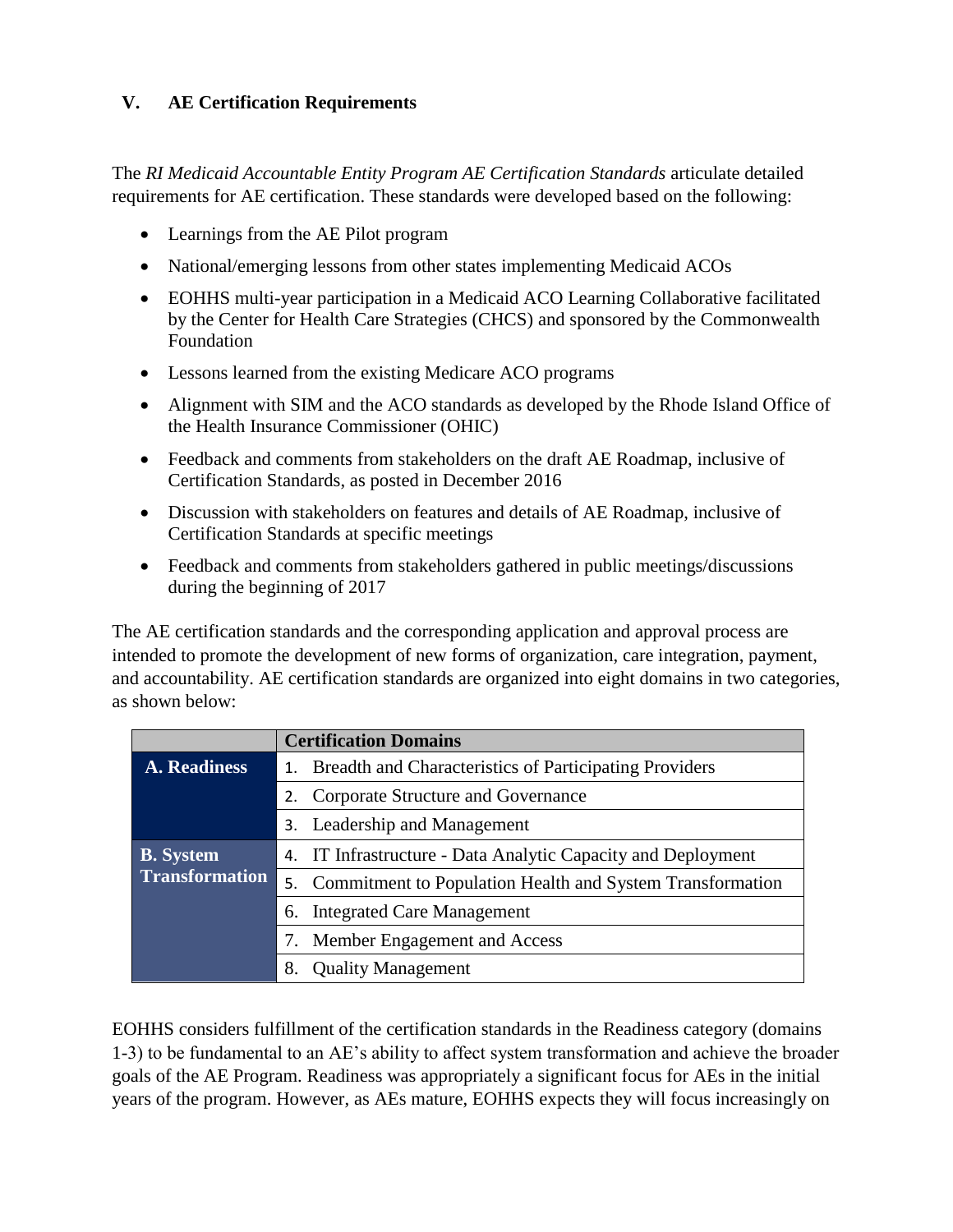advancements in the System Transformation category (domains 4-8). Given that AEs have different starting points and will be addressing different gaps in the System Transformation domains using different strategies, EOHHS will implement the standards articulated in this category via the HSTP Project Plan. As such, for Program Year 3 and beyond, AEs will be certified relative to the Readiness certification standards (domains 1-3) and will demonstrate progress towards achieving the advanced standards in domains 4-8.

In Program Year 3, AEs will be required to complete an application and/or re-certification process for ongoing Medicaid AE certification. Within the application and/or re-certification, AEs are expected to identify concrete ways in which their MCO contracts and partnerships are being leveraged to assist the AE in achievement of the advanced standards in domains 4-8. The AE will submit an AE-specific application for certification to the State that includes:

- AE Application for Readiness Certification
- *Note: On an annual basis, already certified AEs must report progress towards fulfilling their certification conditions, any changes in structure relative to their submitted application, or an attestation that no change has occurred.*
- AE developed HSTP Project Plan
- AE/MCO co-signed Attribution Report
- OHIC RBPO Certification Application

Applicants demonstrating that they meet the specified standards are designated as "Certified." EOHHS recognizes that AE applicants may have differing stages of readiness. As such, EOHHS anticipates that most AEs will be "Certified with Conditions" initially. The outstanding need areas or "conditions" shall highlight the gaps in AE capacities and capabilities that will be funded through the AE Incentive Program. These identified gaps will need to be addressed in accordance with an agreed upon project plan and timeline in order for the AE to continue to be eligible for incentive funds.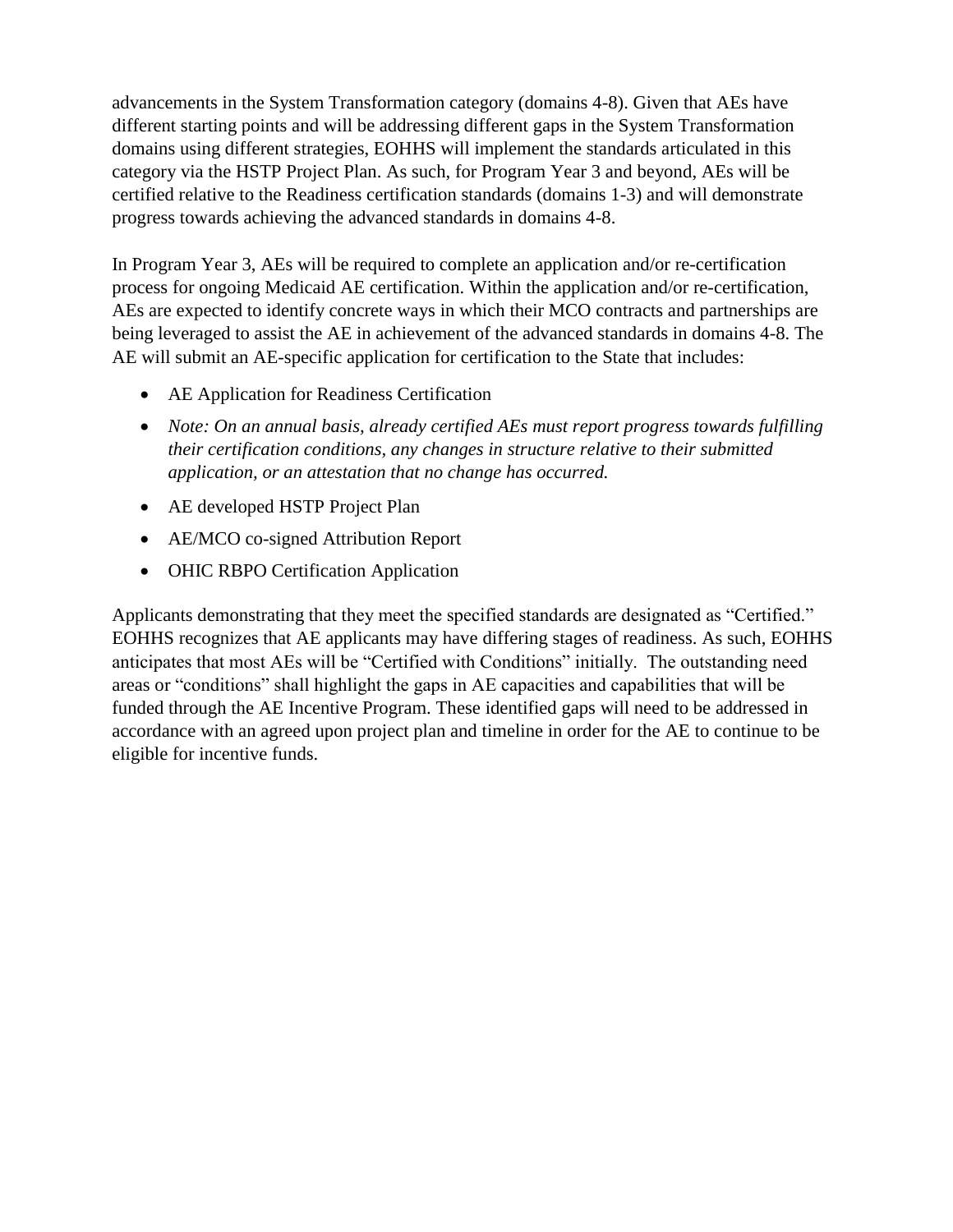## **VI. Alternative Payment Methodologies**

Fundamental to EOHHS' initiative is progressive movement to EOHHS-approved Alternative Payment Methodologies (APMs), incorporating clear migration from volume based to valuebased payment arrangements and movement from shared savings to increased risk and responsibility. The *RI Medicaid Accountable Entity Program APM Requirements* articulate detailed specifications for EOHHS compliant APMs.

**The AE initiative will be implemented through Managed Care.** AEs must enter into Managed Care contracts in order to participate in member attribution and EOHHS-approved APMs. These AEs are eligible to receive incentive payments from their Managed Care partner through the AE Incentive Program. Correspondingly, MCOs must enter into qualified APM contracts (consistent with EOHHS defined APM Requirements) with Certified AEs under the terms of their contracts with EOHHS.

### **Each AE Program will specify qualifying APMs that will be based on a specified population of attributed lives, as defined in the table below.** Within these respective populations, attribution to an AE shall be implemented in a consistent manner by all participating MCOs based upon EOHHS requirements.

#### **AE Attributable Populations**

 $\overline{\phantom{a}}$ 

| <b>Program</b>               | <b>Attributable Populations</b>  |
|------------------------------|----------------------------------|
| $\vert$ 1. Comprehensive AEs | Medicaid-only eligibles          |
| 2. Specialized AEs           | Medicaid/Medicare dual eligibles |

The specific terms of the savings and risk transfer to the AE are at the discretion of the contracting parties. EOHHS does not intend to stipulate the terms of these arrangements but expects they will operate within the bounds of EOHHS defined APM Requirements and AE Incentive Program Requirements. In addition, EOHHS reserves the right to review and approve such arrangements. $3, 4$ 

#### **Additional program specific APM requirements are as follows:**

**1. Comprehensive AE Alternative Payment Methodology: Total Cost of Care** Managed Care Contracts with Comprehensive Accountable Entities must be based on total

<sup>&</sup>lt;sup>3</sup> In addition to this EOHHS requirement, note that in certain circumstances transparency in such arrangements is specifically required in CFR42 §438.6.

<sup>4</sup> CMS has issued guidance for shared savings programs for both Medicaid and for Medicare Shared Savings Programs. See

<https://www.medicaid.gov/federal-policy-guidance/federal-policy-guidance.html> and [https://www.cms.gov/Medicare/Medicare-](https://www.cms.gov/Medicare/Medicare-Fee-for-ServicePayment/sharedsavingsprogram)[Fee-for-ServicePayment/sharedsavingsprogram](https://www.cms.gov/Medicare/Medicare-Fee-for-ServicePayment/sharedsavingsprogram)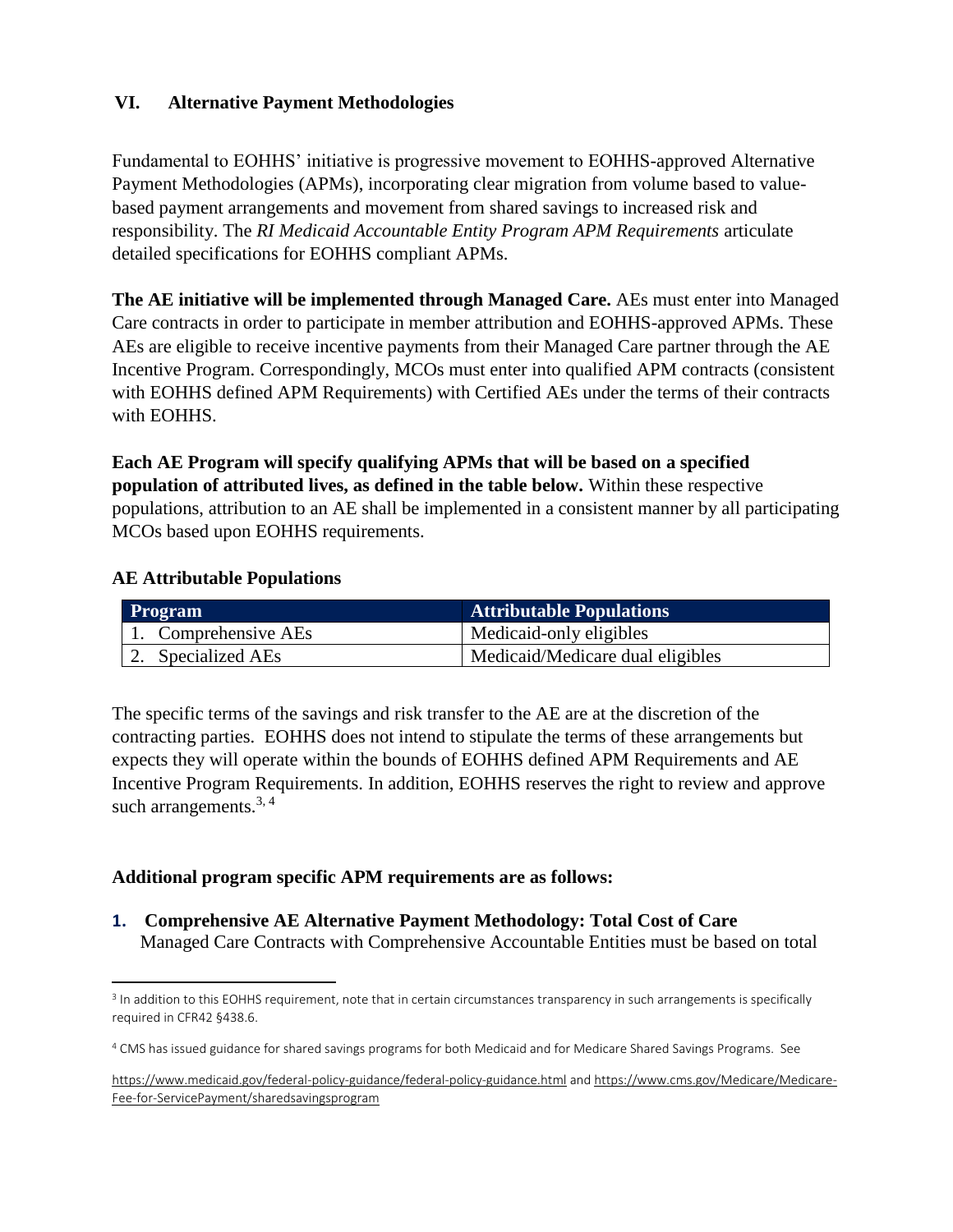cost of care (TCOC), as defined in EOHHS APM Requirements. These TCOC arrangements shall supersede and be exclusive of any other TCOC-related shared savings arrangements with an AE or any of its constituent providers. TCOC contracting between MCOs and AEs must meet requirements set forth by EOHHS. MCOs are responsible to EOHHS for compliance in this matter. The MCOs will report to EOHHS outcomes on quality and financial performance by AEs on a schedule set forth in the Managed Care contract.

#### **Qualified total cost of care (TCOC) contracts must incorporate the EOHHS Quality**

**Framework and Methodology**. Under this framework, shared savings from TCOC contracts will be adjusted based on performance on EOHHS defined common set of quality measures as articulated in the EOHHS APM Requirements.

**Qualified TCOC-based contractual arrangements must also demonstrate a progression of risk to include meaningful downside shared risk or full risk.** As AE incentive funding is phased out, AEs will be sustained based on their successful performance and associated financial rewards in accordance with their contract with MCOs.

#### **2. Specialized AE Alternative Payment Methodology**

A total cost of care model may be inappropriate for dual eligible populations due to factors such as small population size, provider readiness, and the Medicaid/Medicare reimbursement structure (under which Medicare is the primary payer for many services). Any APM model incorporated in the Specialized AE program will consider these challenges and be appropriate for application to dual eligible populations. EOHHS anticipates initially implementing a Category 2 APM per the HCP-LAN framework.<sup>5</sup> Such a model would introduce a link to quality and value; for example, Specialized AEs might be measured on a set of performance measures with AEs eligible to earn performance payments for achievements in priority areas.

l

<sup>&</sup>lt;sup>5</sup> Health Care Payment Learning & Action Network (HCP-LAN): 2017 Updated APM Framework, http://hcplan.org/workproducts/apm-refresh-whitepaper-final.pdf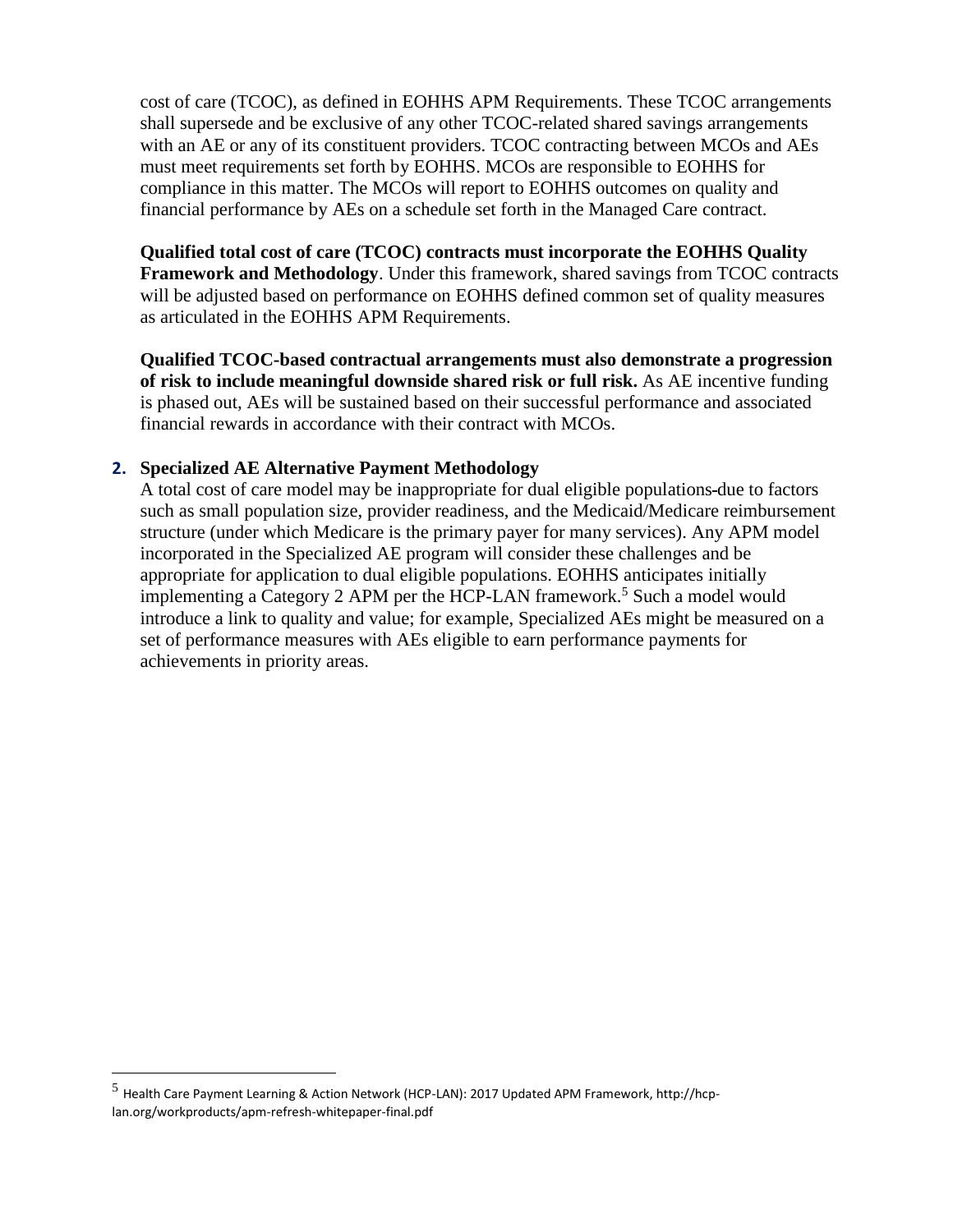## **VII. Medicaid Infrastructure Incentive Program (MIIP)**

The Medicaid Infrastructure Incentive Program (MIIP) provides funding to support the design, development and implementation of the infrastructure needed to support Accountable Entities. The *EOHHS Medicaid Infrastructure Incentive Program Requirements* articulate detailed specifications for the incentive program.

### **The MIIP includes three dimensions:**

the Total Incentive Pool (TIP), which is composed of the AE Incentive Pool (AEIP) and the MCO Incentive Management Pool (MCO-IMP), as depicted below.



These Incentive Pools are not grants. The incentive dollars that AEs and MCOs shall earn is based on their specific performance relative to a set of milestones that are listed below and defined in detail annually in the *EOHHS Medicaid Infrastructure Incentive Program Requirements*.

## **AEIP and MCO-IMP Milestone Performance Areas**



Note that the fixed and developmental milestone performance areas are intended to allow AE/MCO partnerships to develop the foundational tools and human resources that will enable the development of system transformation competencies and capacity. Over the course of the AE Program, the required allocation of incentive funds will shift increasingly towards the performance-based milestone areas and away from the fixed and developmental milestones.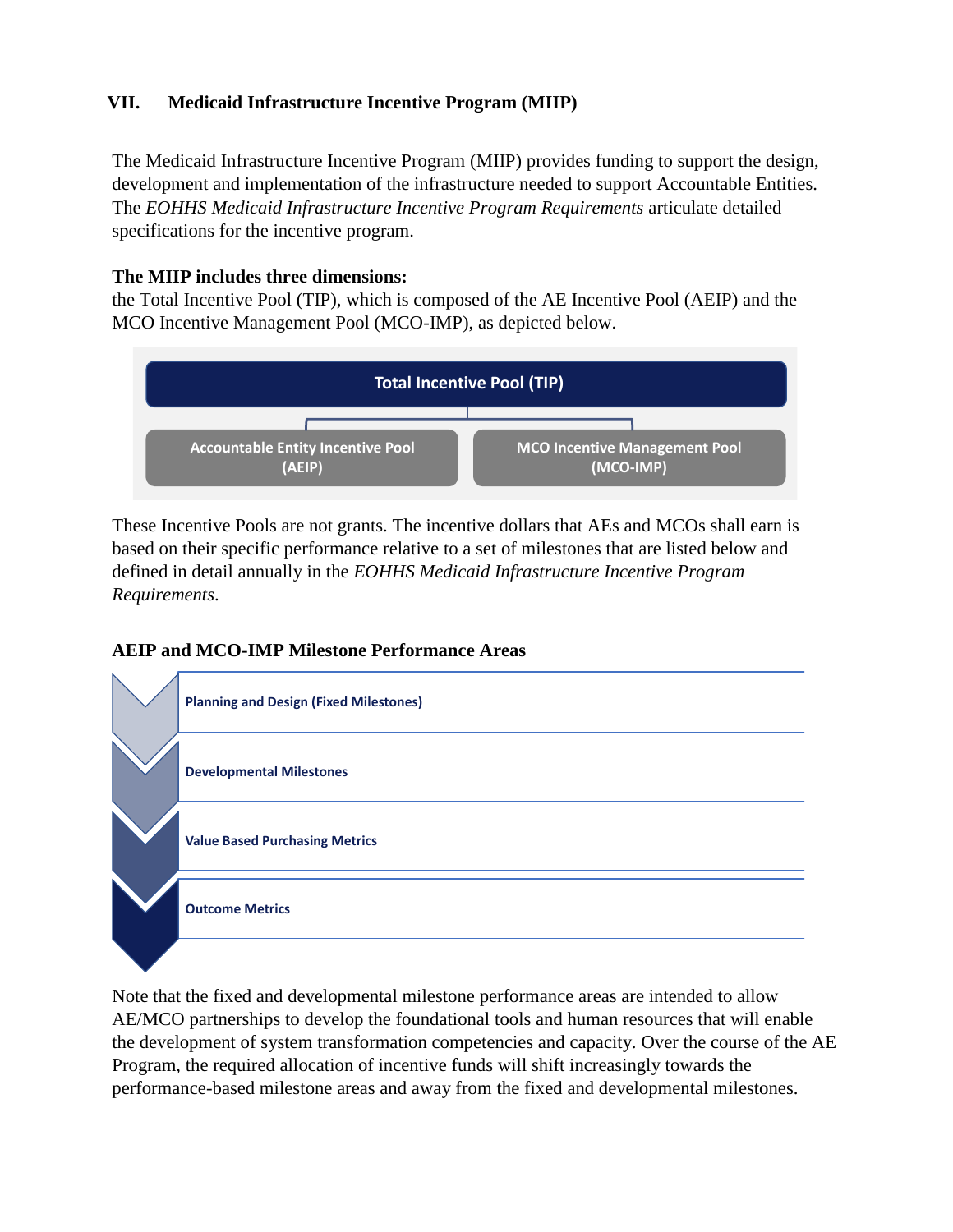## **AE Specific Health System Transformation Project Plans (HSTP Project Plans)**

Certified AEs must develop individual AE Health System Transformation Project Plans (HSTP Project Plans) that identify clear project objectives and include timelines and deadlines for the meeting of metrics associated with the projects and activities undertaken. Detailed specifications for the development, submission, and approval of HSTP Project Plans are articulated in the *EOHHS Medicaid Infrastructure Incentive Program Requirements.*

Note that HSTP Project Plans may only be modified with state approval, in accordance with the Material Modification specifications included in the *EOHHS Medicaid Infrastructure Incentive Program Requirements*. A Material Modification includes any change to the metrics, deadlines or funds associated with an HSTP Project Plan. EOHHS may also require that a plan be modified if it becomes evident that the previous targeting/estimation is no longer appropriate or that targets were greatly exceeded or underachieved.

#### **1. Guidelines for Evaluation**

EOHHS shall review and approve each HSTP Project Plan developed and submitted by an AE in accordance with the following criteria and the annual requirements:

• The HSTP project plan shall include the types of activities targeted for funds. HSTP Project Plans must focus on tangible projects within the AE Certification domain areas, linking recognized areas of need and opportunity to developmental tasks. HSTP projects eligible for award of AEIP funds must be linked to one or more of the eight domains below. EOHHS anticipates that in early program years HSTP projects may be weighted toward development in core readiness domains 1-3, as AEs build the capacity and tools required for effective system transformation. However, over time HSTP projects must shift toward system transformation capacities domains 4-8.

|                       | <b>Certification Domains</b>                                    |  |  |  |  |
|-----------------------|-----------------------------------------------------------------|--|--|--|--|
| A. Readiness          | Breadth and Characteristics of Participating Providers<br>1.    |  |  |  |  |
|                       | Corporate Structure and Governance<br>2.                        |  |  |  |  |
|                       | Leadership and Management<br>3.                                 |  |  |  |  |
| <b>B.</b> System      | 4. IT Infrastructure - Data Analytic Capacity and Deployment    |  |  |  |  |
| <b>Transformation</b> | 5. Commitment to Population Health and System<br>Transformation |  |  |  |  |
|                       | <b>Integrated Care Management</b><br>6.                         |  |  |  |  |
|                       | Member Engagement and Access<br>7.                              |  |  |  |  |
|                       | <b>Quality Management</b><br>8.                                 |  |  |  |  |

## • **Project merits Incentive Funding**

Projects must include the following:

o Clear statement of understanding regarding the intent of incentive dollars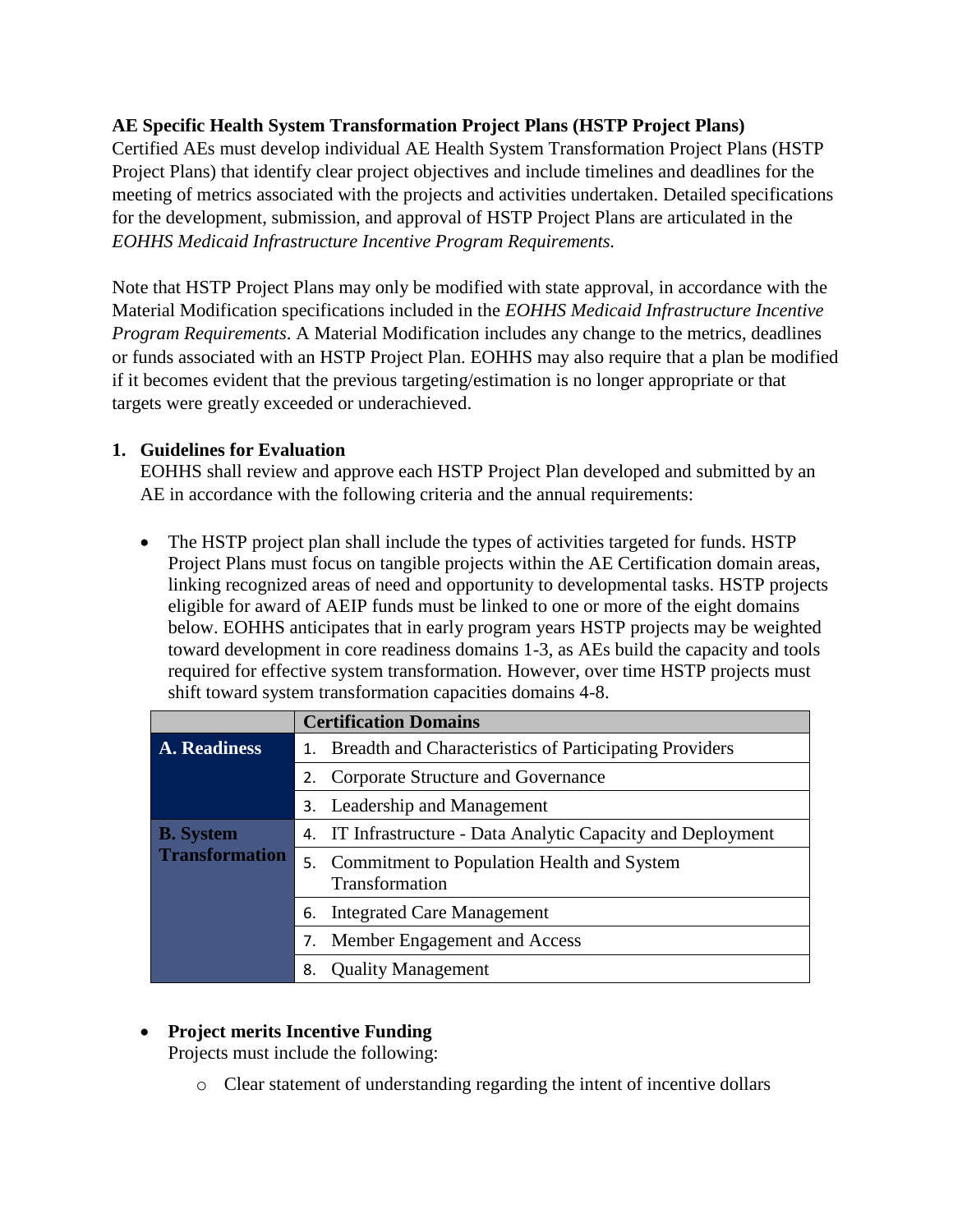- o Rationale for this incentive opportunity, including a clear description of objective for the project and how achieving that objective will promote health system transformation for that AE
- $\circ$  Confirmation that project does not supplant funding from any other source
- o The inclusion of a gap analysis and an explanation of how the workplan and associated incentive plan and budget address these gaps
- o Clear interim and final project milestones and projected impacts, as well as criteria for recognizing achievement of these milestones and quantifying these impacts

## **2. Required Structure for Implementation**

The AEIP will be established **via a Contract or Contract Amendment** between the MCO and the AE. EOHHS reserves the right to review and approve the terms of incentive contracts with AEs. Incentive contracts will specify performance requirements and milestones to be achieved for AEs to earn incentive payments. The Contract or Contract Amendment will:

- o Incorporate the central elements of the approved HSTP Project Plan and project based metrics, including:
	- Stipulation of program objective
	- Scope of activity to achieve
	- Performance schedule for milestones
	- A review process and timeline to evaluate AE progress in meeting milestones in its HSTP Project Plan and determine whether AE performance warrants incentive payments.
	- The MCO must certify that an AE has met its approved metrics as a condition for the release of associated AEIP funds to the AE.
- o Set payment terms and schedule including approved metrics selected for each AE that assures that the basis for earning incentive payment(s) commensurate with the value and level of effort required and in accord with the allocation of incentive payments.
- o Delineate responsibilities and define areas of collaboration between the AE and the MCO. Areas of collaboration may be based on findings from the certification process and address such areas as health care data analytics in service utilization, developing and executing plans for performance improvement, quality measurement and management, and building care coordination and care management capabilities.
- o Minimally require that AEs submit quarterly reports to the MCO using a standard reporting form to document progress in meeting quality and cost objectives that would entitle the AE to qualify to receive AEIP payments. Such reports will be shared directly by the MCO with EOHHS.
- o Stipulate that the AE earn payments through demonstrated performance. The AE's failure to fully meet a performance milestone under its AE Health System Transformation Project Plan within the timeframe specified will result in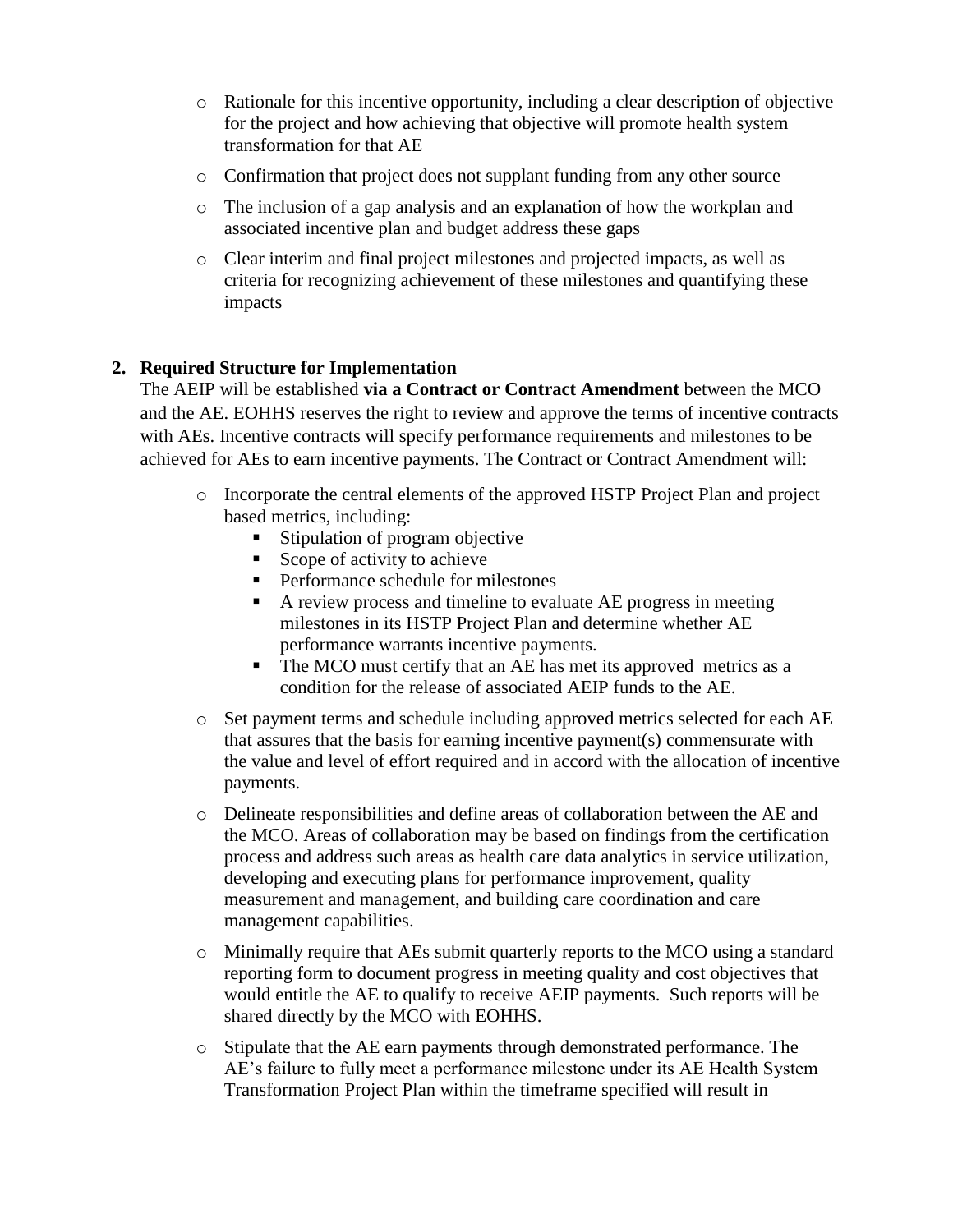forfeiture of the associated incentive payment (i.e. no payment for partial fulfillment).

- o State that in the event that an AE fails to meet a performance metric in a timely fashion (and thereby forfeits the associated AEIP payment), an AE can reclaim the payment at a later point in time (not to exceed one year after the original performance deadline) by fully achieving the original metric in combination with timely performance on a subsequent related metric.
- o Note: AE performance metrics in the "Fixed Percentage Allocations Based on Specific Achievements" category are specific to the performance period and must be met by the close of the performance year in order for an AE to earn the associated incentive payment.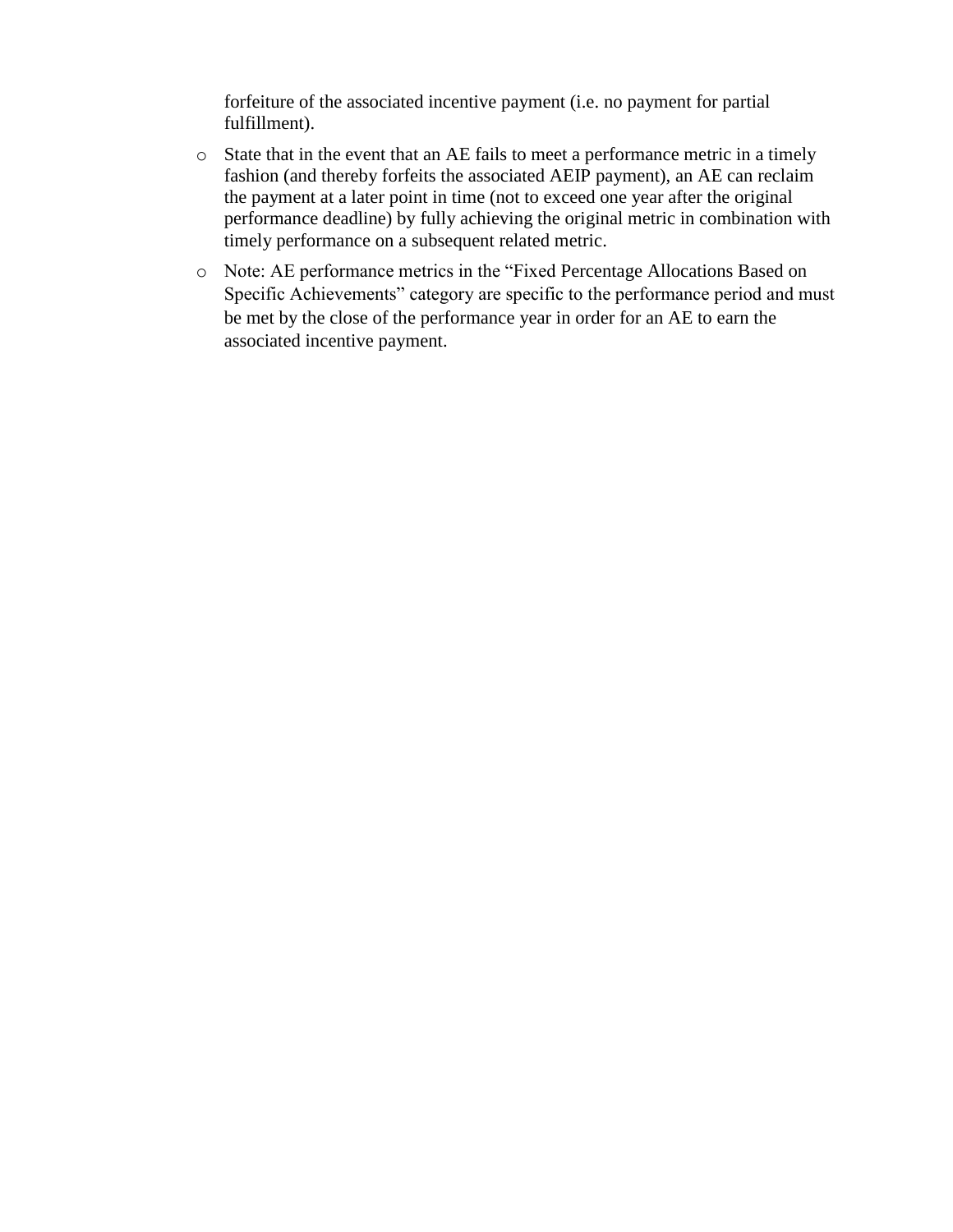## **VIII. Program Monitoring, Reporting, & Evaluation Plan**

As the primary contractors with EOHHS, the MCOs will be directly accountable for the performance of their subcontractors. EOHHS is responsible for overseeing compliance and performance of the MCOs in accordance with EOHHS contractual requirements and federal regulation, including performance of subcontractors.

The AE program, AE performance, and MCO-AE relations are integrated into existing EOHHS managed care oversight activities. For this initiative EOHHS will build upon and enhance its program monitoring and oversight activities in the following four key areas, each of which is described below:

- 1. MCO Compliance and Performance Reporting Requirements
- 2. In-Person Meetings with MCOs
- 3. State Reporting Requirements
- 4. Evaluation Plan

#### **1. MCO Compliance and Performance Reporting Requirements**

Under current contract arrangements, MCOs submit regular reports to EOHHS across a range of operational and performance areas such as access to care, appeals and grievances, quality of care metrics, program operations and others. EOHHS reserves the right to review performance in any area of contractual performance, including the performance of Accountable Entity subcontractors.

For this initiative, MCO reporting requirements that have more typically been provided by the MCOs and reviewed by EOHHS at the plan-level have been extended to also require reporting at the AE level. A menu of metrics and measures that will be used by the MCOs to assess the performance of the AEs and that will be reported to EOHHS is further specified in the APM requirements document. MCOs are required to submit the reports below on an ongoing basis in support of the AE Program:

| <b>MCO</b> Required<br><b>Reports</b>             | <b>Description</b>                                                                                                                                                                                                                                           |  |  |  |  |
|---------------------------------------------------|--------------------------------------------------------------------------------------------------------------------------------------------------------------------------------------------------------------------------------------------------------------|--|--|--|--|
| <b>Quarterly Provider</b><br><b>Access Report</b> | Report completed by each Health Plan by the following provider<br>types: primary care, specialty care, and behavioral health for<br>routine and urgent care. This report measures whether<br>appointments made are meeting Medicaid accessibility standards. |  |  |  |  |
| <b>Quarterly Appeals</b><br>Report                | An aggregate report of clinical and administrative denials and<br>appeals by each Health Plan, including External Review.                                                                                                                                    |  |  |  |  |
| Quarterly<br>3.<br><b>Grievances Report</b>       | An aggregate report of grievances by each Health Plan.                                                                                                                                                                                                       |  |  |  |  |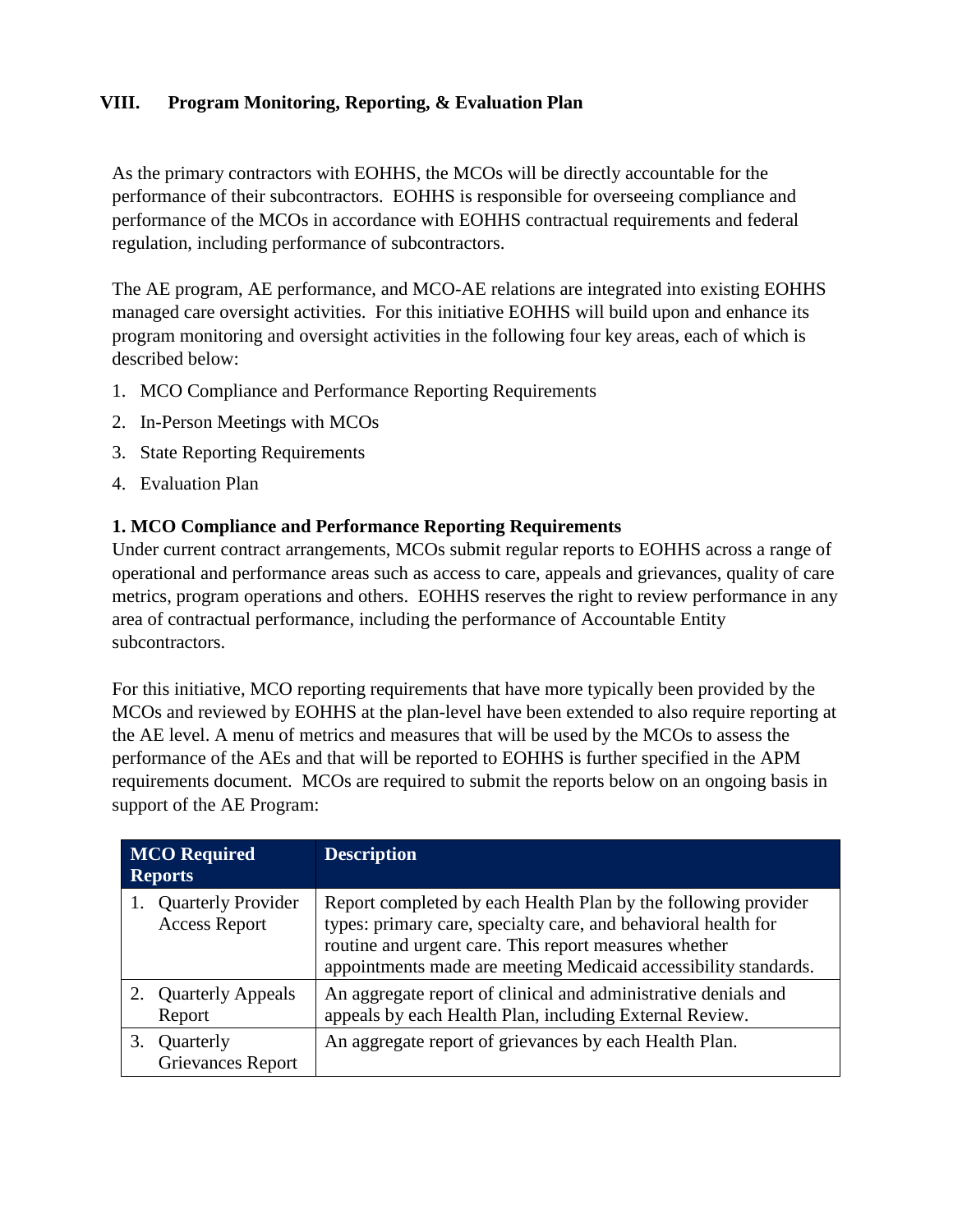| <b>MCO</b> Required<br><b>Reports</b> |                                                                                          | <b>Description</b>                                                                                                                                                                                                                     |
|---------------------------------------|------------------------------------------------------------------------------------------|----------------------------------------------------------------------------------------------------------------------------------------------------------------------------------------------------------------------------------------|
| 4.                                    | Informal<br><b>Complaints Report</b>                                                     | An aggregate report of the clinical and administrative complaints<br>specified by category and major provider sub-groups for each<br><b>Health Plan</b>                                                                                |
| 5.                                    | <b>Accountable Entity</b><br><b>Shared Savings</b><br>Financial<br>Performance<br>Report | This financial report is included as part of each Health Plan's risk<br>share report and provides financial data and information as to how<br>each Accountable Entity is performing relative to their total cost of<br>care benchmark. |
|                                       | 6. AE Quality<br><b>Measure Report</b>                                                   | This report consists of the set of NCQA HEDIS and other clinical<br>and quality measures that are used to determine the quality<br>multiplier for total cost of care.                                                                  |
|                                       | 7. MCO Performance<br>Incentive Pool<br>Report                                           | Detailed budgeted and actual MCO expenditures in accordance<br>with EOHHS defined templates                                                                                                                                            |
| 8.                                    | <b>AEIP</b> Milestone<br>Performance<br>Report                                           | Detailed budgeted and actual AEIP expenditures report<br>documenting the achievement of AEIP milestones in accordance<br>with EOHHS defined templates                                                                                  |

In addition to enhancement of current reports, the Medicaid MCOs are required to submit an Alternative Payment Methodology (APM) Data Report on a quarterly basis, reporting on their performance in moving towards value-based payment models.

Pertaining more directly to AE program operations, the Medicaid MCOs are required to submit Accountable Entity specific reports, including the following:

• AE Population Extract File

This monthly report provides EOHHS with a member level detail report of all Medicaid MCO members attributed to each AE. This data will be used by EOHHS for data validation purposes as well as for the purposes of ad-hoc analysis.

• AE Participating Provider Roster This monthly provider report provides EOHHS with an ongoing roster of the AE provider network, inclusive of provider type/specialty and affiliation (participating, affiliated, referral etc.) to the Accountable Entity.

#### **2. In-Person Meetings with MCOs**

As part of its ongoing monitoring and oversight of its MCOs, EOHHS conducts an in-person meeting on a monthly basis with each contracted MCO. These meetings provide an opportunity for a more focused review of specific topics and areas of concerns. Additionally, they provide a venue for a review of defined areas of program performance such as quality, finance, and operations. These meetings also provide an important forum to identify and address statewide AE performance, emerging issues, and trends that may be impacting the AE program. In addition to the reporting noted above, these meetings support EOHHS' ability to report to CMS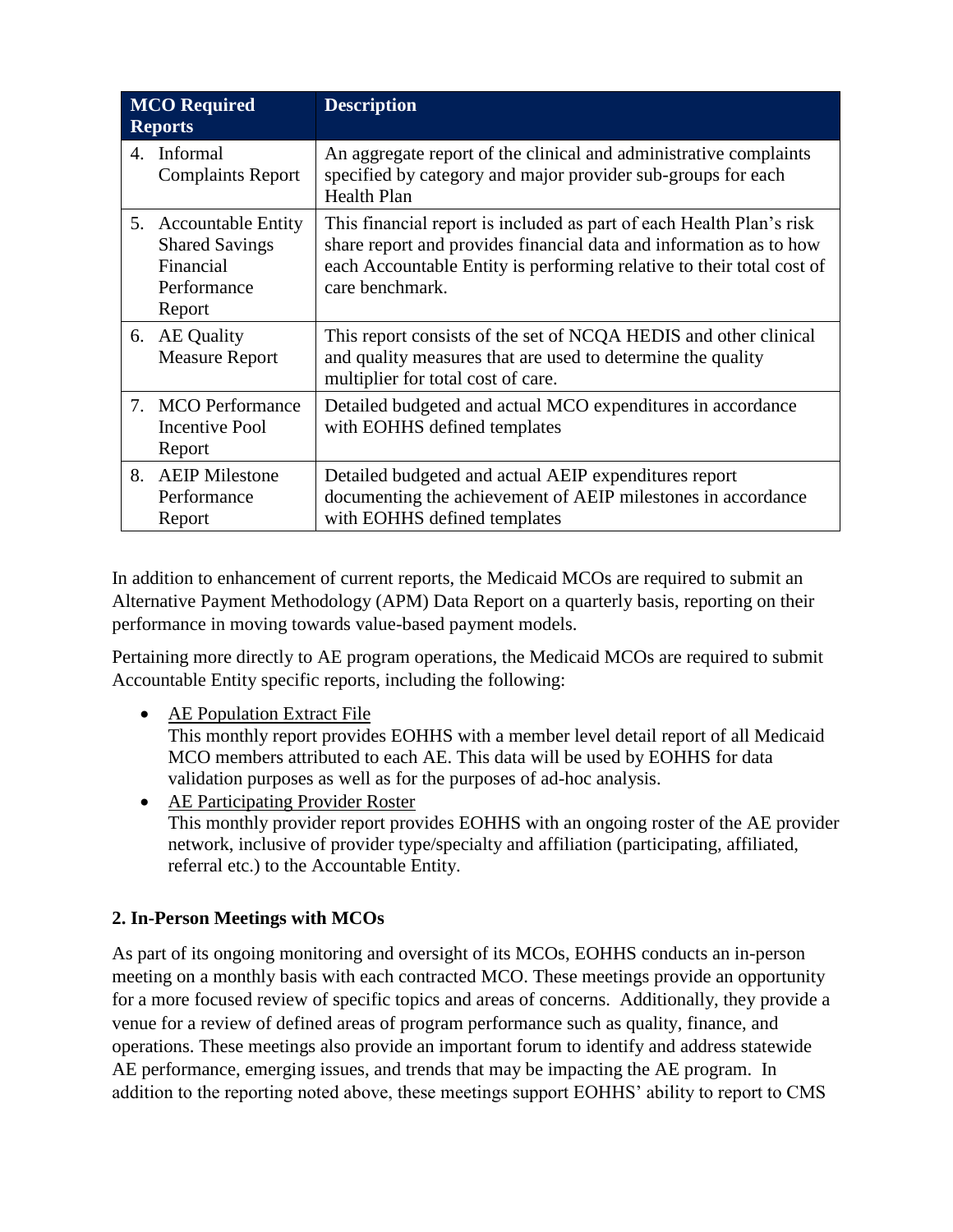(in quarterly waiver reports) issues that may impact AE's abilities to meet metrics or identify factors that may be negatively impacting the program.

In support of discussion on AEs at these meetings, MCOs are required to submit reports on such areas as:

- A description of actions taken by the MCO to monitor the performance of contracted AEs
- The status of each AE under contract with the MCO, including AE performance, trends, and emerging issues
- A description of any negative impacts of AE performance on enrollee access, quality of care or beneficiary rights
- A mitigation/corrective action plan if any such negative impacts are found/reported

Monthly meetings with MCOs provide a structured venue for oversight. At the same time, EOHHS communications with MCOs take place daily on a variety of topics. Additional meetings to address particular areas of concern that may arise are a routine part of EOHHS' oversight activities. Rhode Island's small size greatly facilitates these in person interactions with both MCOs and AEs.

## **3. State Reporting Requirements**

The state will incorporate information about the Health System Transformation waiver amendment into its existing requirements for waiver reports, including quarterly, annual, and final waiver program reports, and financial/expenditure reports. In addition, the state shall supply separate sections of such reports to meet the reporting requirements in the STCs that are specific to the Health Systems Transformation waiver amendment.

**The state will provide quarterly expenditure reports** to CMS using Form CMS-64 to report total expenditures for services provided through this demonstration under section 1115 authority subject to budget neutrality. This project is approved for expenditures applicable to allowable costs incurred during the demonstration period. CMS shall provide FFP for allowable demonstration expenditures only as long as they do not exceed the pre-defined limits on the expenditures as specified in Section XVI of the STCs.

The state will also separately report these expenditures by quarter for each FFY on the Form CMS-37 (narrative section) for all expenditures under the demonstration, including HSTP Project Payments, administrative costs associated with the demonstration, and any other expenditures specifically authorized under this demonstration. The report will include:

- A description of any issues within any of the Medicaid AEs that are impacting the AE's ability to meet the measures/metrics.
- A description of any negative impacts to enrollee access, quality of care or beneficiary rights within any of the Medicaid AEs.

## **4. Evaluation Plan**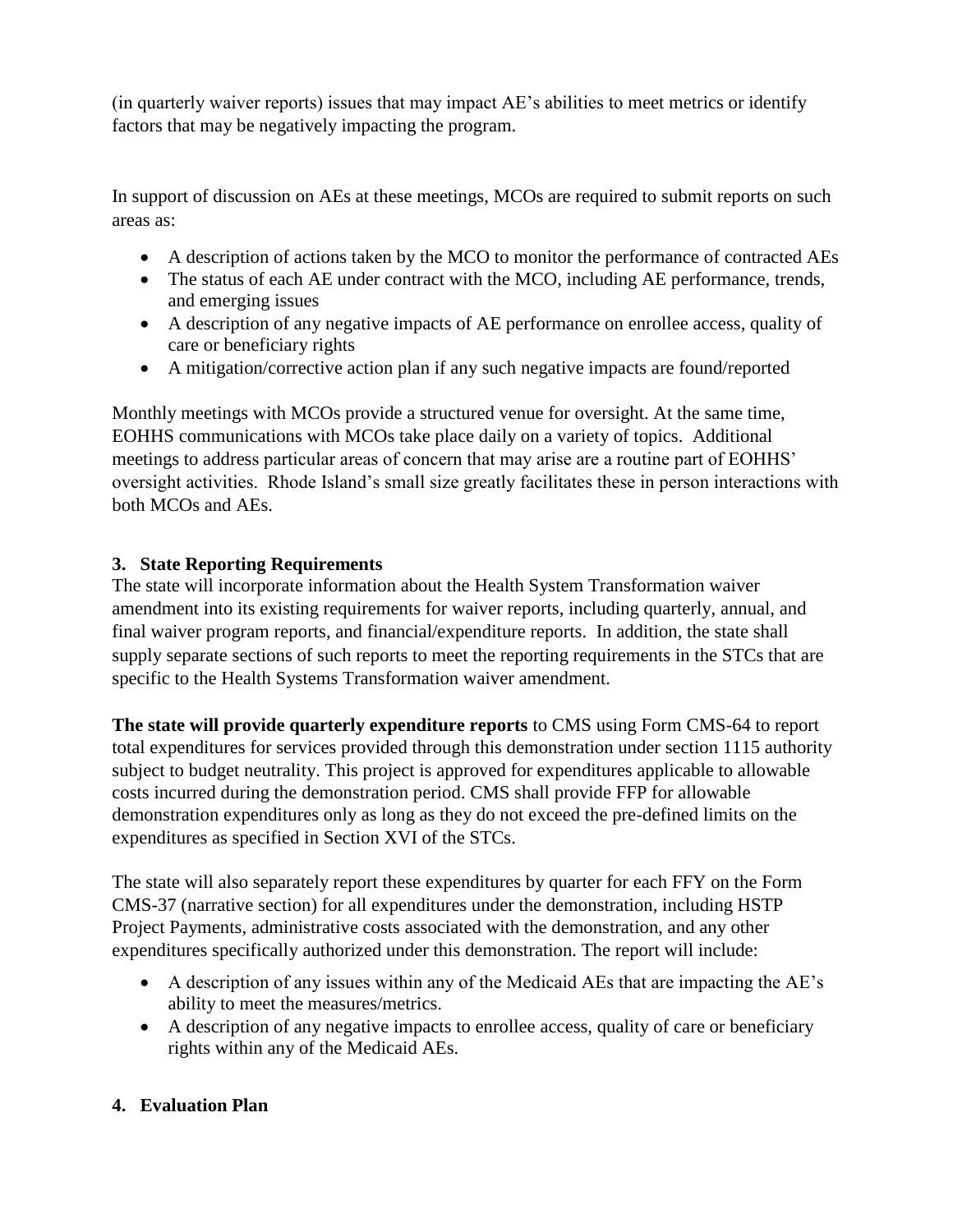EOHHS will draft an Evaluation Plan, which will include a discussion of the goals, objectives, and evaluation questions specific to the entire delivery system reform demonstration.

Key areas of attention in the evaluation will tie to the goals and objectives set forth in this Roadmap. The draft Evaluation Plan shall list the outcome measures that will be used in evaluating the impact of the demonstration during the period of approval, particularly among the target population. The Evaluation Plan will include a detailed description of how the effects of the demonstration will be isolated from other initiatives occurring within the state (i.e., SIM grant activities). The draft Evaluation Plan will include documentation of a data strategy, data sources, and sampling methodology.

The state has contracted a qualified independent entity to conduct the evaluation.

**The state plans to submit an Interim Evaluation Report of the Accountable Entities program to CMS by 90 calendar days following the completion of DY 4.** The purpose of the Interim Evaluation Report is to present preliminary evaluation findings and describe plans for completing the evaluation plan. The state also plans to submit a Final Evaluation Report after the completion of the demonstration.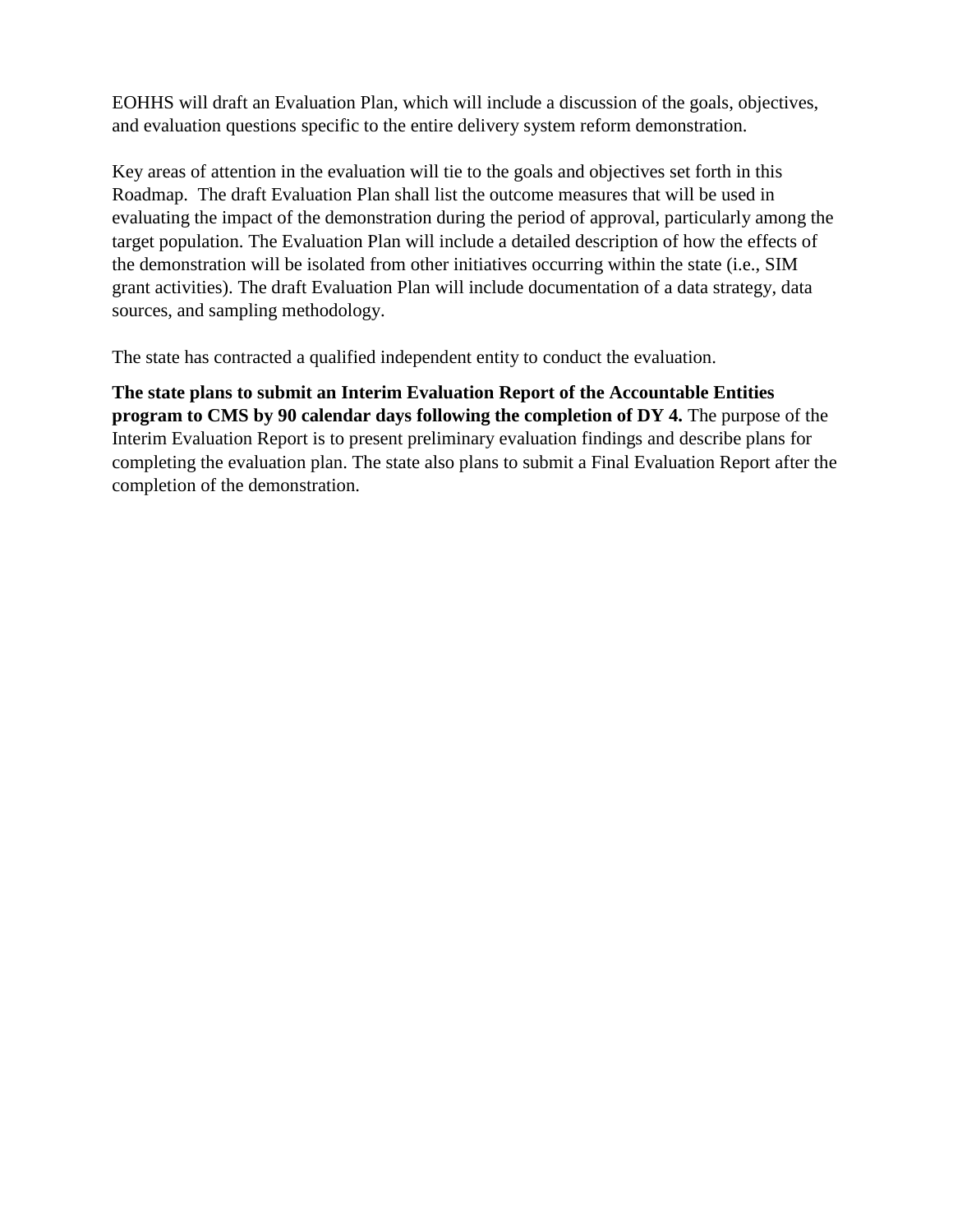### **Appendix A: Stakeholder Meetings and Feedback**

#### **Summer 2019 AE Program Strategic Planning Project**

#### *Participating Stakeholders*

- 1. Blackstone Valley Community Health Center
- 2. Brown University School of Public Health
- 3. Care New England
- 4. Coastal Medical
- 5. CODAC Behavioral Healthcare
- 6. Economic Progress Institute
- 7. Family Services of RI
- 8. Integrated Healthcare Partners
- 9. LeadingAge RI
- 10. Lifespan
- 11. Long Term Care Coordinating Council (LTCCC)
- 12. Neighborhood Health Plan of RI
- 13. Prospect Health Services RI
- 14. Providence Community Health Center
- 15. Rhode Island Health Care
- 16. RI Assisted Living Association (RIALA)
- 17. RI Department of Behavioral Healthcare, Developmental Disabilities and Hospitals (BHDDH)
- 18. RI Department of Health (DOH)
- 19. RI Office of the Health Insurance Commissioner (OHIC)
- 20. RI Parent Information Network (RIPIN)
- 21. RI Partnership for Home Care
- 22. The Substance Use and Mental Health Leadership Council of RI
- 23. Tufts Health Public Plan
- 24. United Healthcare
- 25. Women's Resource Center

#### **2016 – 2017 AE Program Planning and Design Stakeholder Process**

#### *Stakeholder Meetings*

- 1. HSTP/AE Presentation to ICI Provider Council
- 2. HSTP/AE presentation to 1115 Task Force
- 3. AE/MCO meetings on AE initiative (2 sessions)
- 4. Broad Stakeholder meeting/presentation on Comprehensive AEs (2 sessions)
- 5. Stakeholder meeting on Specialized AEs
- 6. HSTP/AE meeting to home care/child service providers
- 7. NASW Aging Committee meeting
- 8. Coalition for Children presentation
- 9. Governor BH council
- 10. BHDDH Health Transition team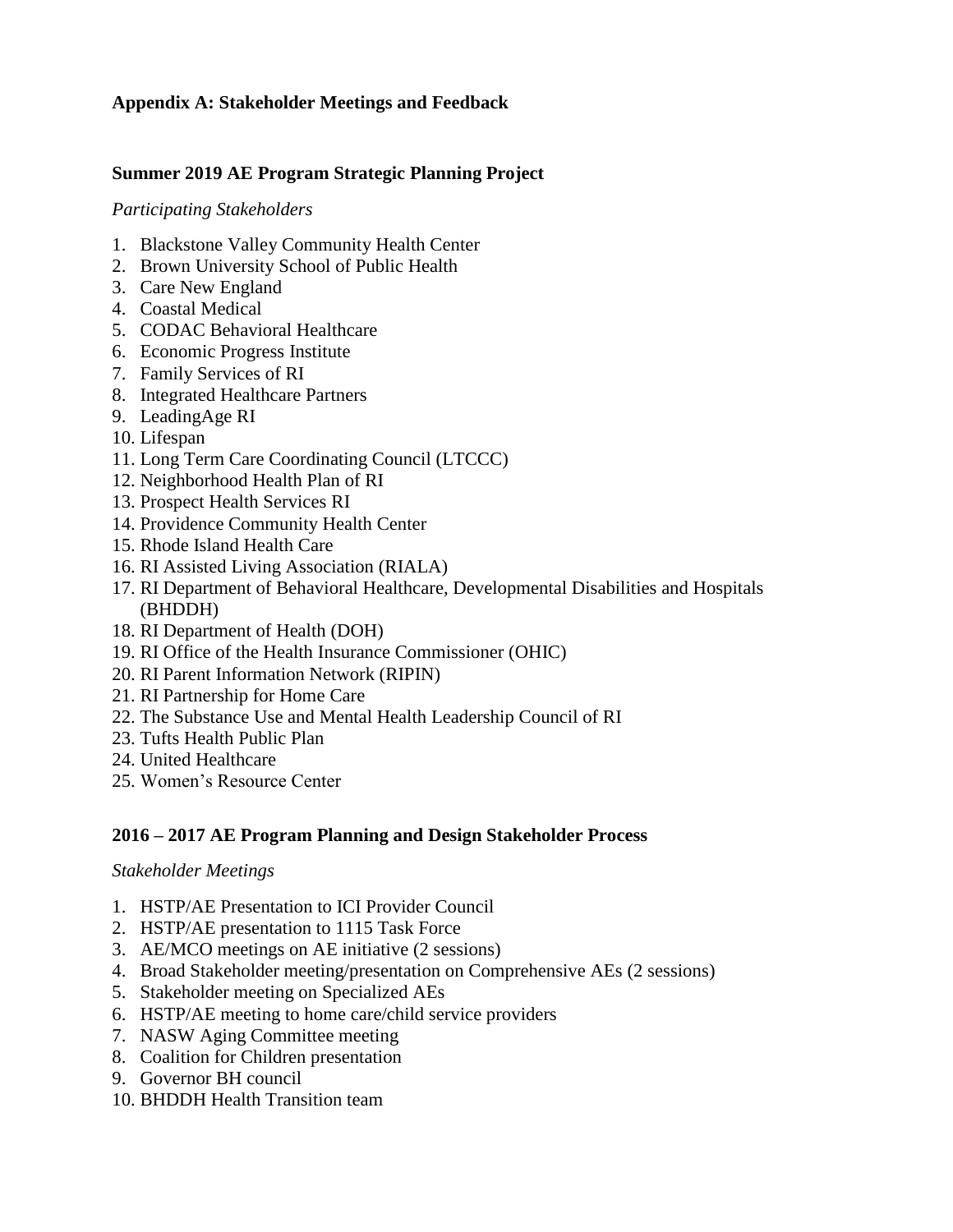#### 11. DEA Home and Community Care Advisory Committee

#### *Stakeholder Comments*

- 1. Blackstone Valley Community Health Center
- 2. Carelink
- 3. Center for Treatment and Recovery
- 4. CHC ACO
- 5. Coalition for Children and Families
- 6. Coastal Medical
- 7. Disability Law Center
- 8. Economic Policy Institute
- 9. Integra
- 10. Kids Count
- 11. LeadingAge
- 12. Lifespan
- 13. Neighborhood Health Plan of Rhode Island
- 14. Partnership for Home Care
- 15. Prospect Health Services of RI
- 16. Providence Community Health Center
- 17. RI Coalition for Children
- 18. RI Community Action Agencies
- 19. RI Health Care Association
- 20. RI Health Center Association
- 21. State of Rhode Island SIM Team
- 22. Substance Use and Mental Health Leadership Council
- 23. Tufts Health Public Plans
- 24. UnitedHealthcare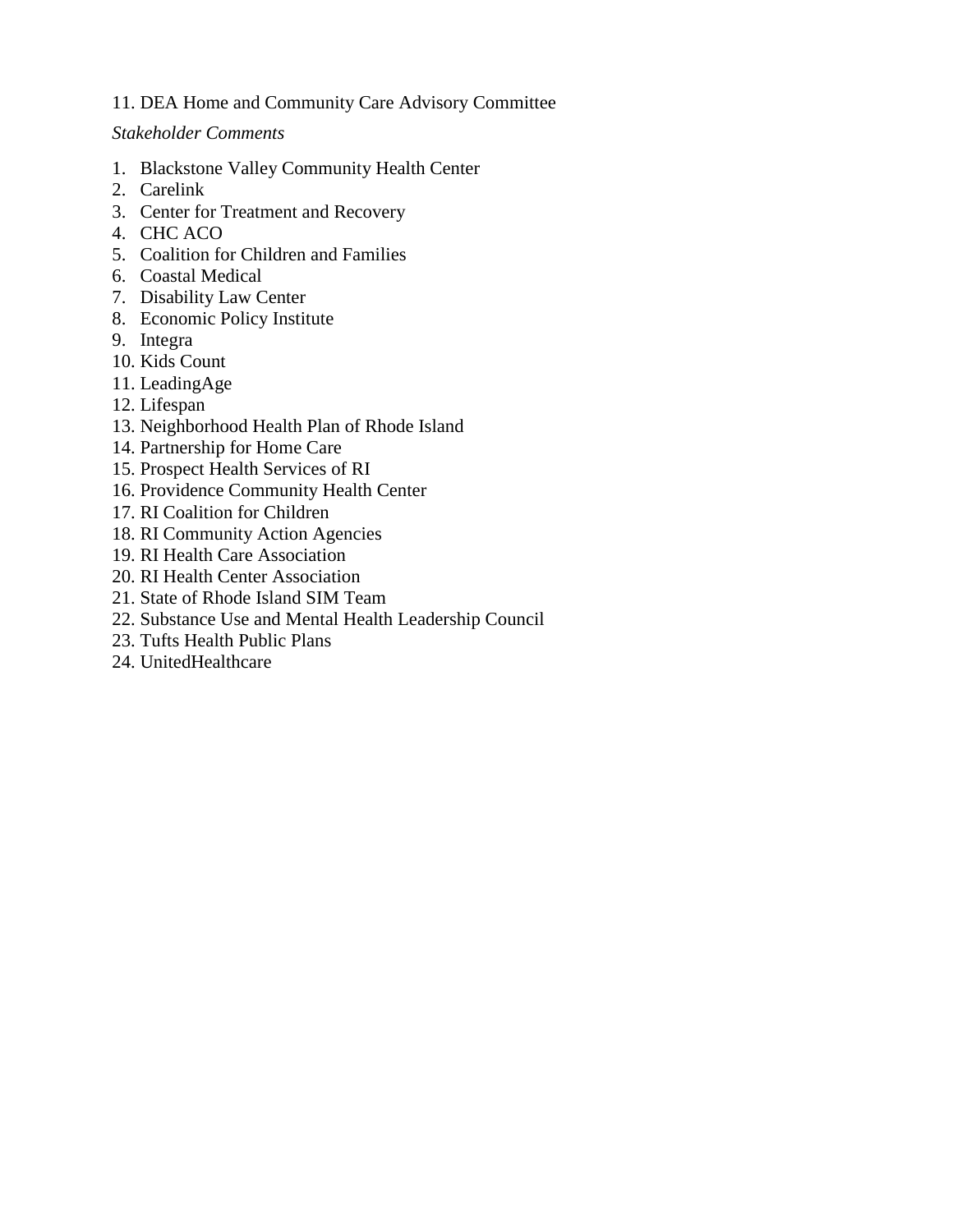# **Appendix B: Roadmap Required Components**

|              | <b>STC Required Elements of Roadmap</b>                                                                                                                                                                                                                                                                                                                                                                              | <b>Where Addressed</b>                                                                                                                                                                                                              |
|--------------|----------------------------------------------------------------------------------------------------------------------------------------------------------------------------------------------------------------------------------------------------------------------------------------------------------------------------------------------------------------------------------------------------------------------|-------------------------------------------------------------------------------------------------------------------------------------------------------------------------------------------------------------------------------------|
| A            | Specify that the APM guidance document will<br>define a menu of metrics and measures that will be<br>used by the MCOs to assess the performance of the<br>AEs through the activities of the AE<br>subcontractors.                                                                                                                                                                                                    | Section IX. Program Monitoring,<br>Reporting, & Evaluation Plan<br>Page 18, 1. MCO Compliance and<br>$\bullet$<br><b>Performance Reporting</b><br>Requirements, 2 <sup>nd</sup> paragraph                                           |
| B            | Include guidelines requiring AEs to develop<br>individual AE Health System Transformation<br>Project Plans, which shall include timelines and<br>deadlines for the meeting of metrics associated<br>with the projects and activities undertaken to<br>ensure timely performance.                                                                                                                                     | Section VIII. Medicaid Infrastructure<br>Incentive Program (MIIP)<br>Page 15, AE Specific Health System<br>$\bullet$<br><i>Transformation Project Plans,</i> 1st<br>paragraph                                                       |
| $\mathsf{C}$ | Report to CMS any issues within the AEs that are<br>impacting the AE's ability to meet the<br>measures/metrics, or any negative impacts to<br>enrollee access, quality of care or beneficiary<br>rights. The state, working with the MCOs, shall<br>monitor statewide AE performance, trends, and<br>emerging issues within and among AEs on a<br>monthly basis, and provide reports to CMS on a<br>quarterly basis. | Section IX. Program Monitoring,<br>Reporting, & Evaluation Plan<br>Page 20, 2. In-Person Meetings with<br>MCOs                                                                                                                      |
| D            | Provide minimum standards for the process by<br>which EOHHS seek public input in the<br>development of the AE Certification Standards;                                                                                                                                                                                                                                                                               | <b>Section V. AE Certification Requirements</b><br>Page 10, 1 <sup>st</sup> paragraph                                                                                                                                               |
| E            | Specify a State review process and criteria to<br>evaluate each AE's individual Health System<br>Transformation Project Plan and develop its<br>recommendation for approval or disapproval;                                                                                                                                                                                                                          | Section VIII. Medicaid Incentive<br>Program (MIIP)<br>Page 15, 1. Guidelines for Evaluation                                                                                                                                         |
| $\mathbf F$  | Describe, and specify the role and function, of a<br>standardized, AE-specific application to be<br>submitted to the State on an annual basis for<br>participation in the AE Incentive Program, as well<br>as any data books or reports that AEs may be<br>required to submit to report baseline information or<br>substantiate progress;                                                                            | <b>Section V. AE Certification Requirements</b><br>Page 11, $1st$ paragraph<br>Section IX: Program Monitoring,<br>Reporting, & Evaluation Plan<br>Page 18-19, 1. MCO Compliance and<br><b>Performance Reporting</b><br>Requirements |
| G            | Specify that AEs must submit semi-annual reports<br>to the MCO using a standardized reporting form to<br>document its progress in achieving quality and cost<br>objectives, that would entitle the AE to qualify to<br>receive AE Incentive Program Payments.                                                                                                                                                        | Section VIII. Medicaid Incentive<br>Program (MIIP)<br>Page 16, 2. Required Structure for<br>Implementation, 4th bullet                                                                                                              |
| H            | Specify that each MCO must contract with<br>Certified AEs in accordance with state defined                                                                                                                                                                                                                                                                                                                           | Section VII: Alternative Payment<br>Methodologies                                                                                                                                                                                   |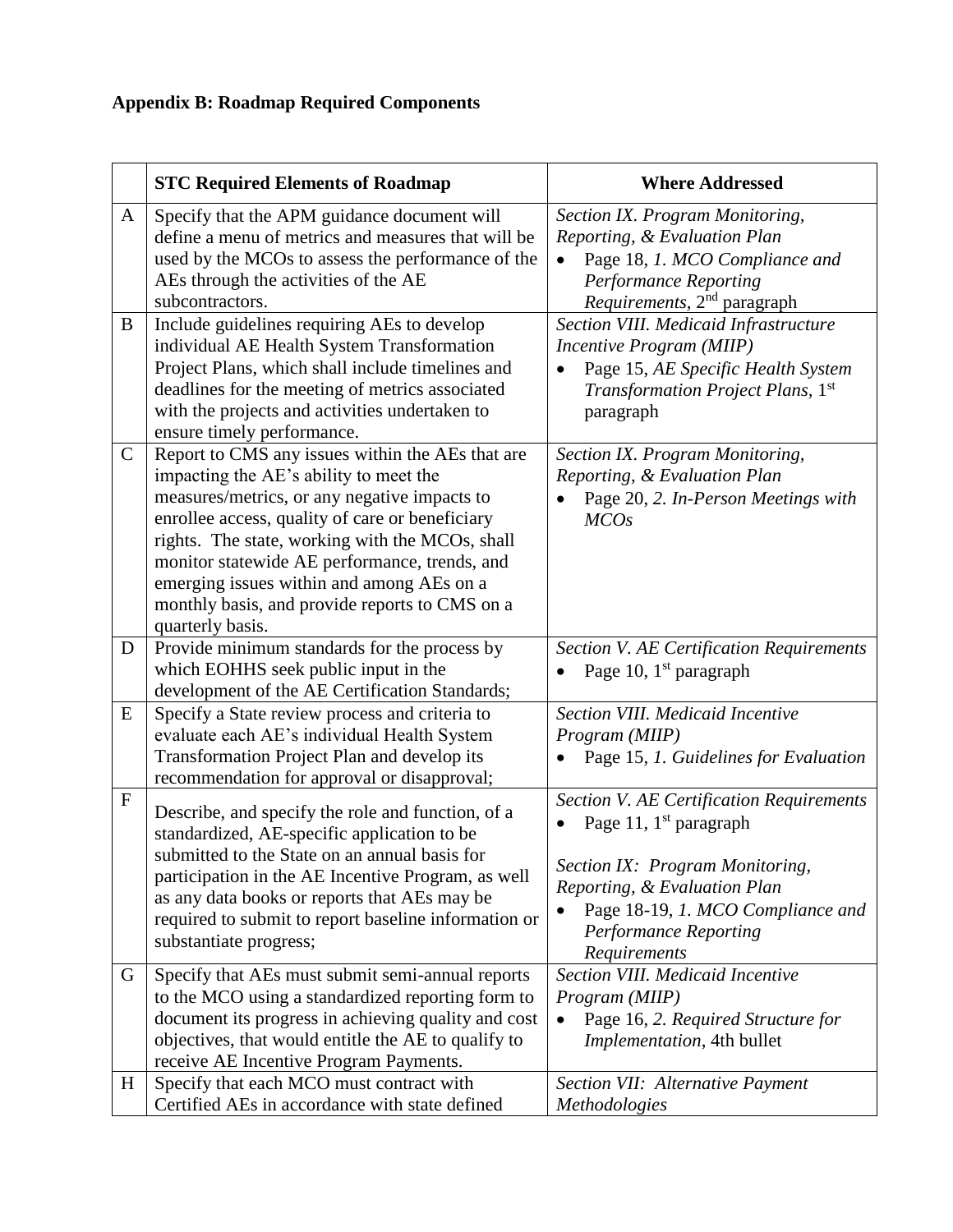|   | <b>STC Required Elements of Roadmap</b>                                                                                                                                                                                                                                                                                                                                                                                                                                                                                                                                                                                                                                                                                                                                                            | <b>Where Addressed</b>                                                                                                                                                                                                         |
|---|----------------------------------------------------------------------------------------------------------------------------------------------------------------------------------------------------------------------------------------------------------------------------------------------------------------------------------------------------------------------------------------------------------------------------------------------------------------------------------------------------------------------------------------------------------------------------------------------------------------------------------------------------------------------------------------------------------------------------------------------------------------------------------------------------|--------------------------------------------------------------------------------------------------------------------------------------------------------------------------------------------------------------------------------|
|   | APM guidance and state defined AE Incentive<br>Program guidance. The APM guidance will<br>include a Total Cost of Care (TCOC) methodology<br>and quality benchmarks. For specialized AEs<br>(Type 2 AE) where TCOC methodologies may not<br>be appropriate, other APM models will be<br>specified. Describe the process for the state to<br>review and approve each MCO's APM<br>methodologies and associated quality gates to<br>ensure compliance with the standards and for CMS<br>review of the APM guidance as stated in STC<br>$43(e)$ .                                                                                                                                                                                                                                                     | Page 12-13, "AE Attributable<br>$\bullet$<br>Populations" table through end of<br>section                                                                                                                                      |
| I | Specify the role and function of the AE Incentive<br>Program guidance to specify the methodology<br>MCO <sub>s</sub> must use to determine the total annual<br>amount of AE Incentive Program payments each<br>participating AE may be eligible to receive during<br>implementation. Such determinations described<br>within the APM guidance document shall be<br>associated with the specific activities and metrics<br>selected of each AE, such that the amount of<br>incentive payment is commensurate with the value<br>and level of effort required; these elements are<br>included in the AE incentive plans referenced in<br>STC 43(f). Each year, the state will submit an<br>updated APM guidance document, including APM<br>Program guidance and the AE Incentive Program<br>Guidance. | Section VIII. Medicaid Incentive<br>Program (MIIP)<br>Page 14, 1 <sup>st</sup> paragraph<br>Section VIII. Medicaid Incentive<br>Program (MIIP)<br>Page 16, 2. Required Structure for<br>Implementation, 2 <sup>nd</sup> bullet |
| J | Specify a review process and timeline to evaluate<br>AE progress on its AE Incentive Program metrics<br>in which the MCO must certify that an AE has met<br>its approved metrics as a condition for the release<br>of associated AE Incentive Program funds to the<br>AE;                                                                                                                                                                                                                                                                                                                                                                                                                                                                                                                          | Section VIII. Medicaid Incentive<br>Program (MIIP)<br>Page 16, 2. Required Structure for<br><i>Implementation</i> , 1 <sup>st</sup> bullet                                                                                     |
| K | Specify that an AE's failure to fully meet a<br>performance metric under its AE Incentive<br>Program within the time frame specified will result<br>in forfeiture of the associated incentive payment<br>(i.e., no payment for partial fulfillment)                                                                                                                                                                                                                                                                                                                                                                                                                                                                                                                                                | Section VIII. Medicaid Incentive<br>Program (MIIP)<br>Page 17, 2. Required Structure for<br><i>Implementation</i> , 5 <sup>th</sup> bullet                                                                                     |
| L | Describe a process by which an AE that fails to<br>meet a performance metric in a timely fashion (and<br>thereby forfeits the associated AE Incentive<br>Program Payment) can reclaim the payment at a<br>later point in time (not to exceed one year after the<br>original performance deadline) by fully achieving                                                                                                                                                                                                                                                                                                                                                                                                                                                                               | Section VIII. Medicaid Incentive<br>Program (MIIP)<br>Page 17, 2. Required Structre for<br>Implementation, 6 <sup>th</sup> bullet                                                                                              |